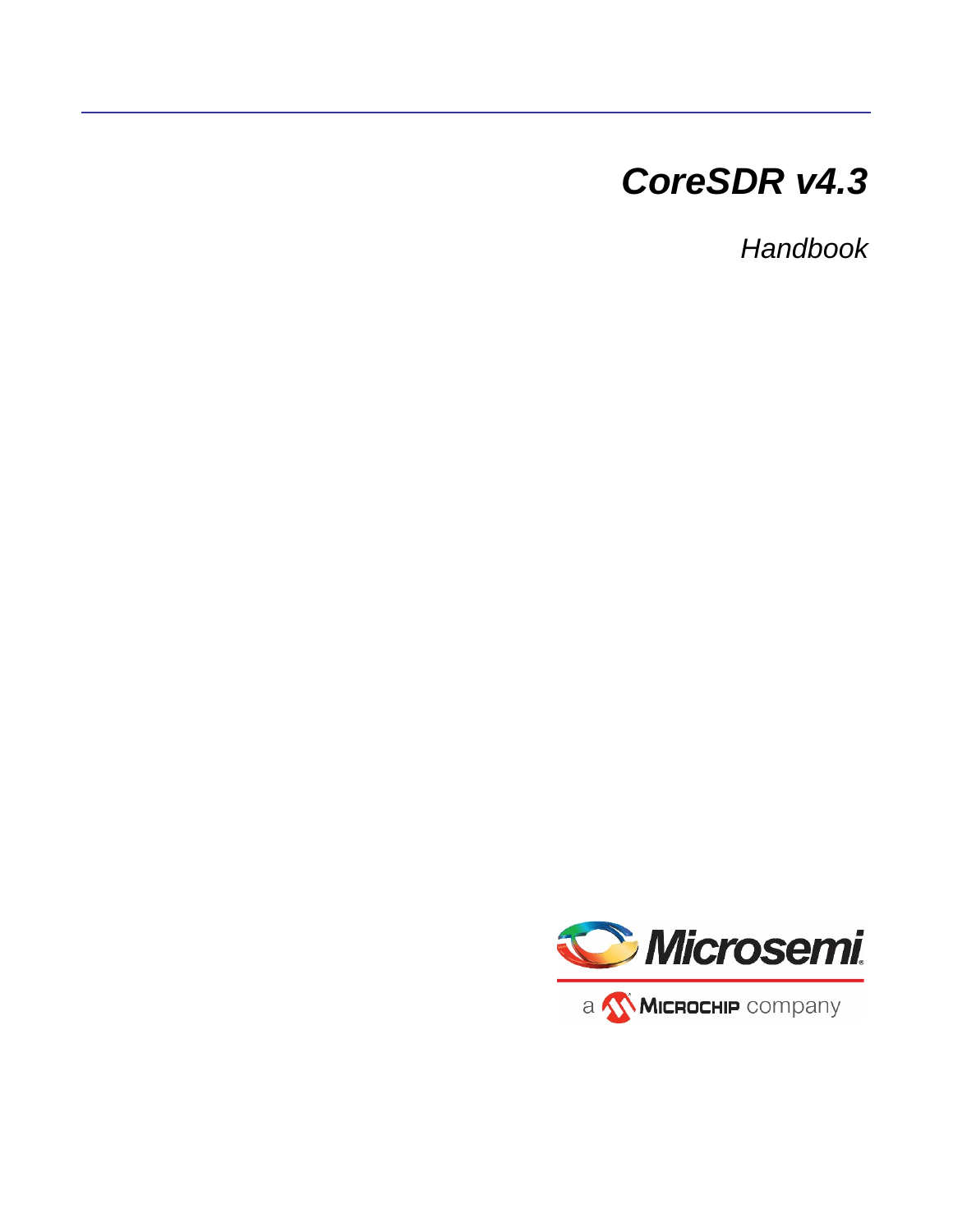

# Revision History

| <b>Date</b> | <b>Revision</b> | Chanɑe            |
|-------------|-----------------|-------------------|
| May 2020    | V4              | Fourth<br>release |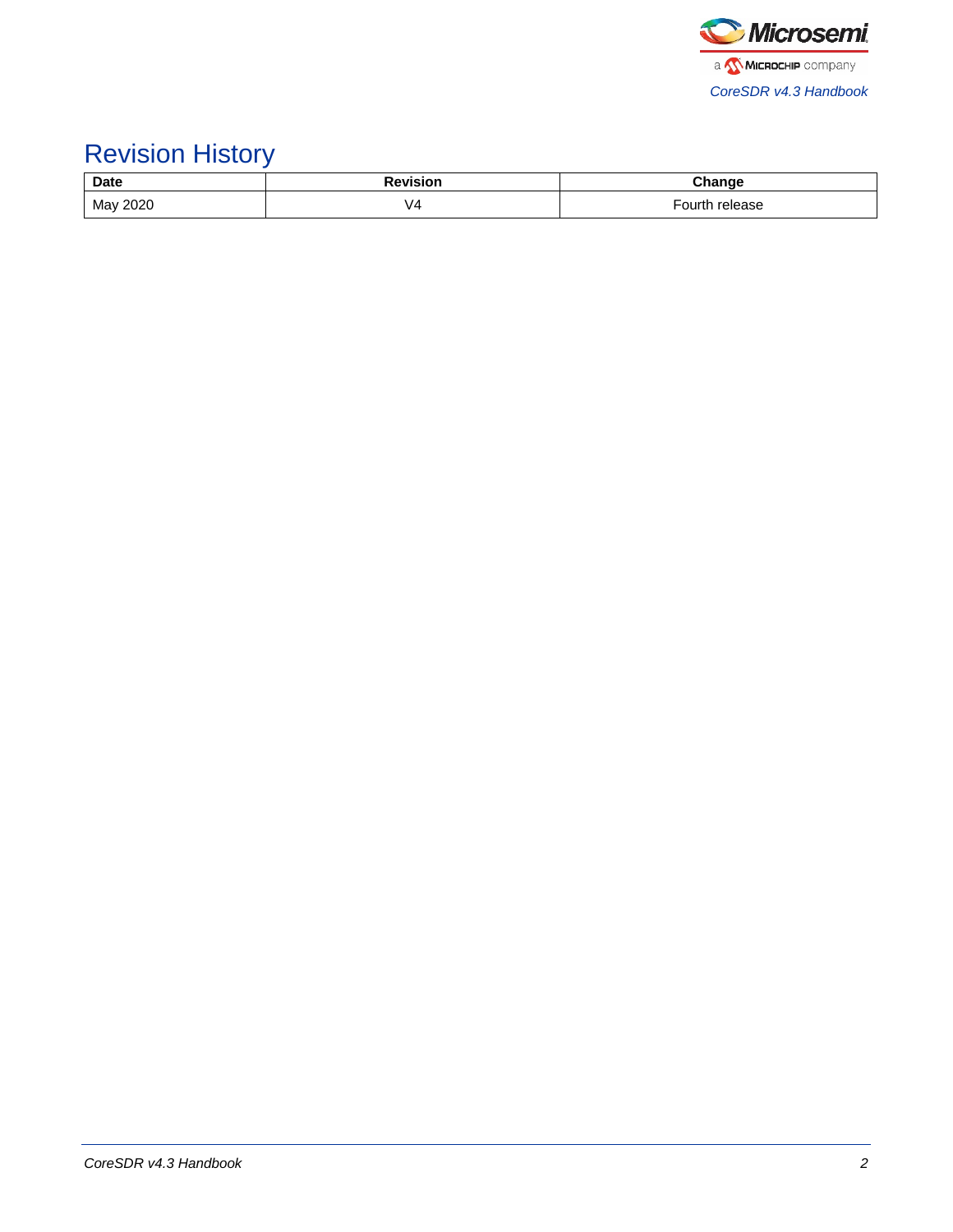

# <span id="page-2-0"></span>**Table of Contents**

| SDRAM Writes | 21 |
|--------------|----|
|              |    |
|              |    |
|              |    |
|              |    |
|              |    |
|              |    |
|              |    |
|              |    |
|              |    |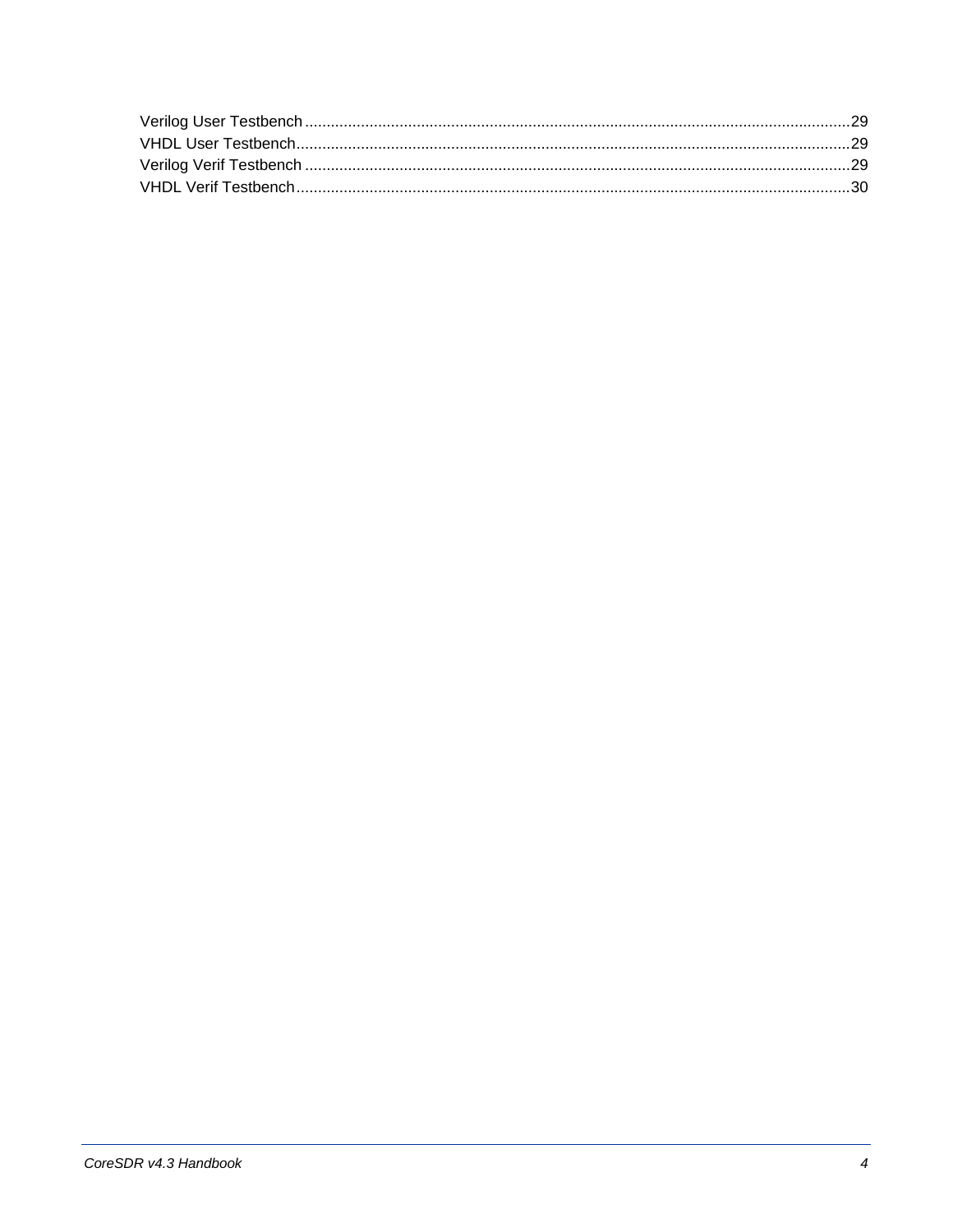

# <span id="page-4-0"></span>Preface

# <span id="page-4-1"></span>About this Document

This handbook provides details about Microsemi® CoreSDR and how to use it.

## <span id="page-4-2"></span>Intended Audience

Microsemi FPGA designers using Libero® System-on-Chip (SoC) or Libero Integrated Design Environment (IDE).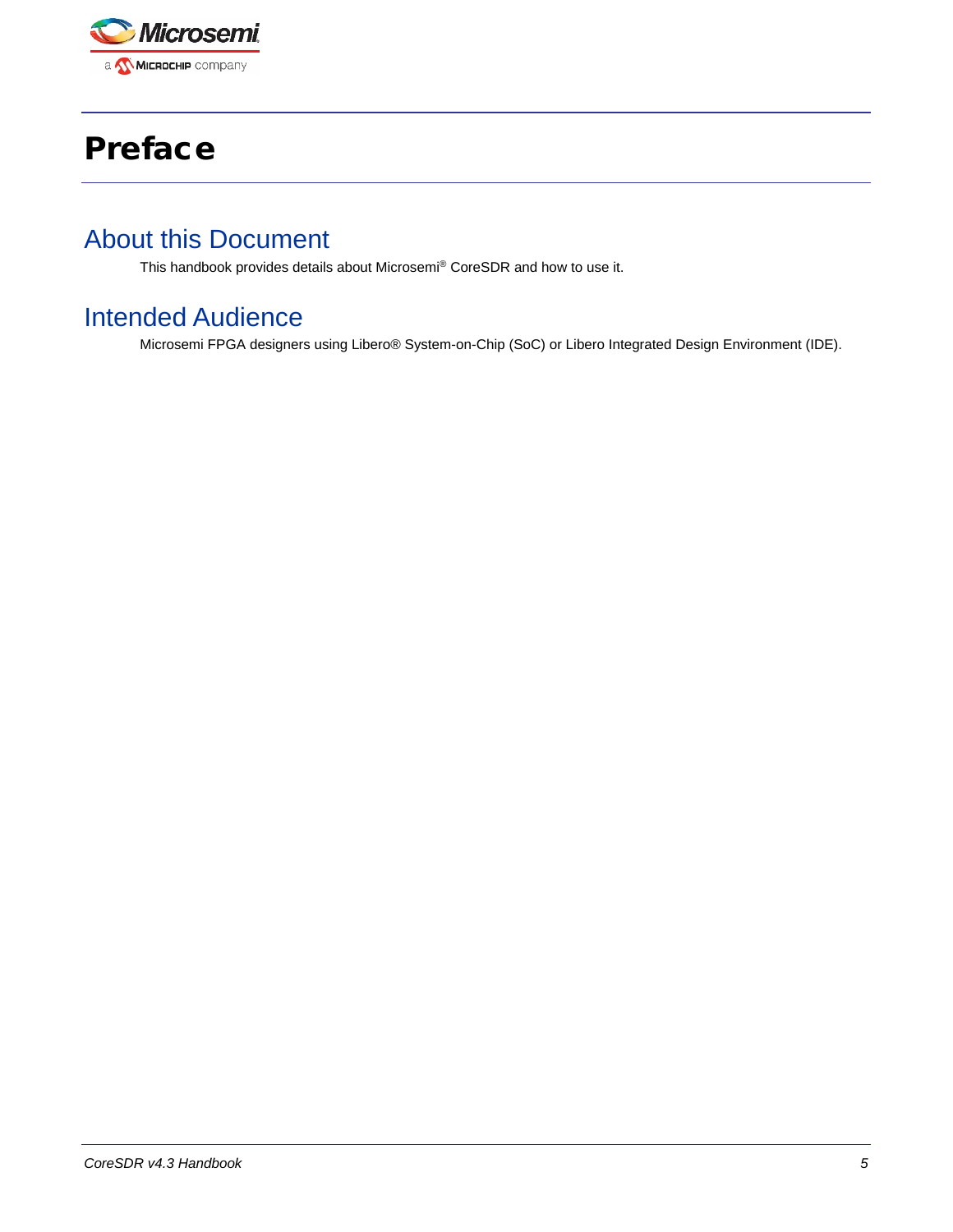

# <span id="page-5-0"></span>Introduction

### <span id="page-5-1"></span>**Overview**

CoreSDR provides a high-performance interface to single-data-rate (SDR) synchronous dynamic random access memory (SDRAM) devices. CoreSDR accepts read and write commands using the simple local bus interface and translates these requests to the command sequences required by SDRAM devices. CoreSDR also performs all initialization and refresh functions.

CoreSDR uses bank management techniques to monitor the status of each SDRAM bank. Banks are only opened or closed when necessary, minimizing access delays. Up to four banks can be managed at one time. Access cascading is also supported, allowing read or write requests to be chained together. This results in no delay between requests, enabling up to 100% memory throughput for sequential accesses.

CoreSDR is provided with configurable memory settings (row bits and column bits) and timing parameters (CAS latency, tRAS, tRC, tRFC, tRCD, tRP, tMRD, tRRD, tREFC, twR). The memory settings are configured through the SmartDesign GUI. The timing parameters are configured by setting the CoreSDR inputs. This ensures compatibility with virtually any SDRAM configuration.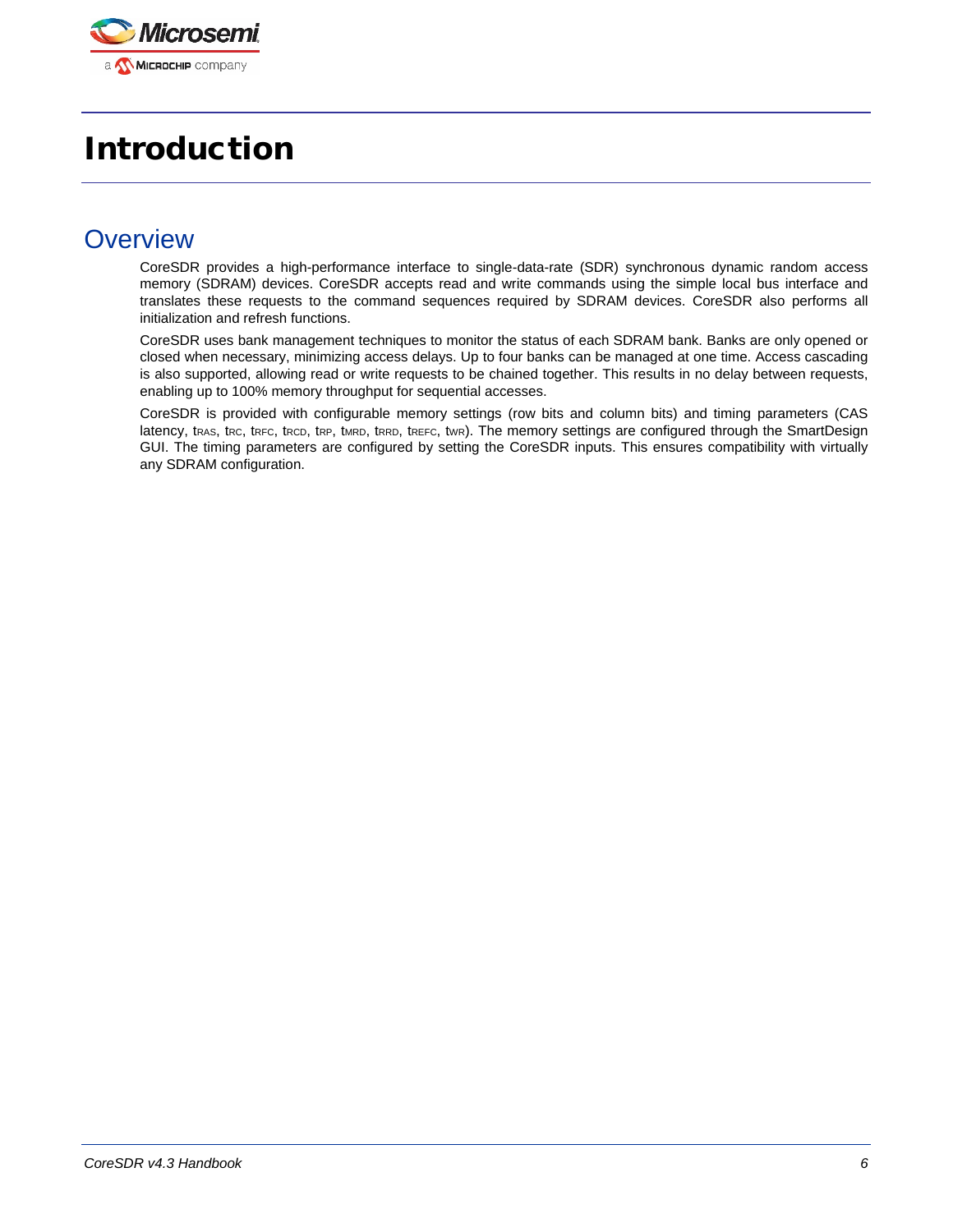

The top-level interface diagram is shown in [Figure 1.](#page-6-2)



<span id="page-6-2"></span>**Figure 1** I/O Signal Diagram

## <span id="page-6-0"></span>Key Features

- High performance, single data rate controller for standard SDRAM chips and dual in-line memory modules (DIMMs)
- Synchronous interface, fully pipelined internal architecture
- Supports up to 1,024 MB of memory
- Bank management logic monitors status of up to 8 SDRAM banks.

### <span id="page-6-1"></span>Core Versions

This handbook applies to CoreSDR v4.3. The release notes provided with the core list known discrepancies between this handbook and the core release associated with the release notes.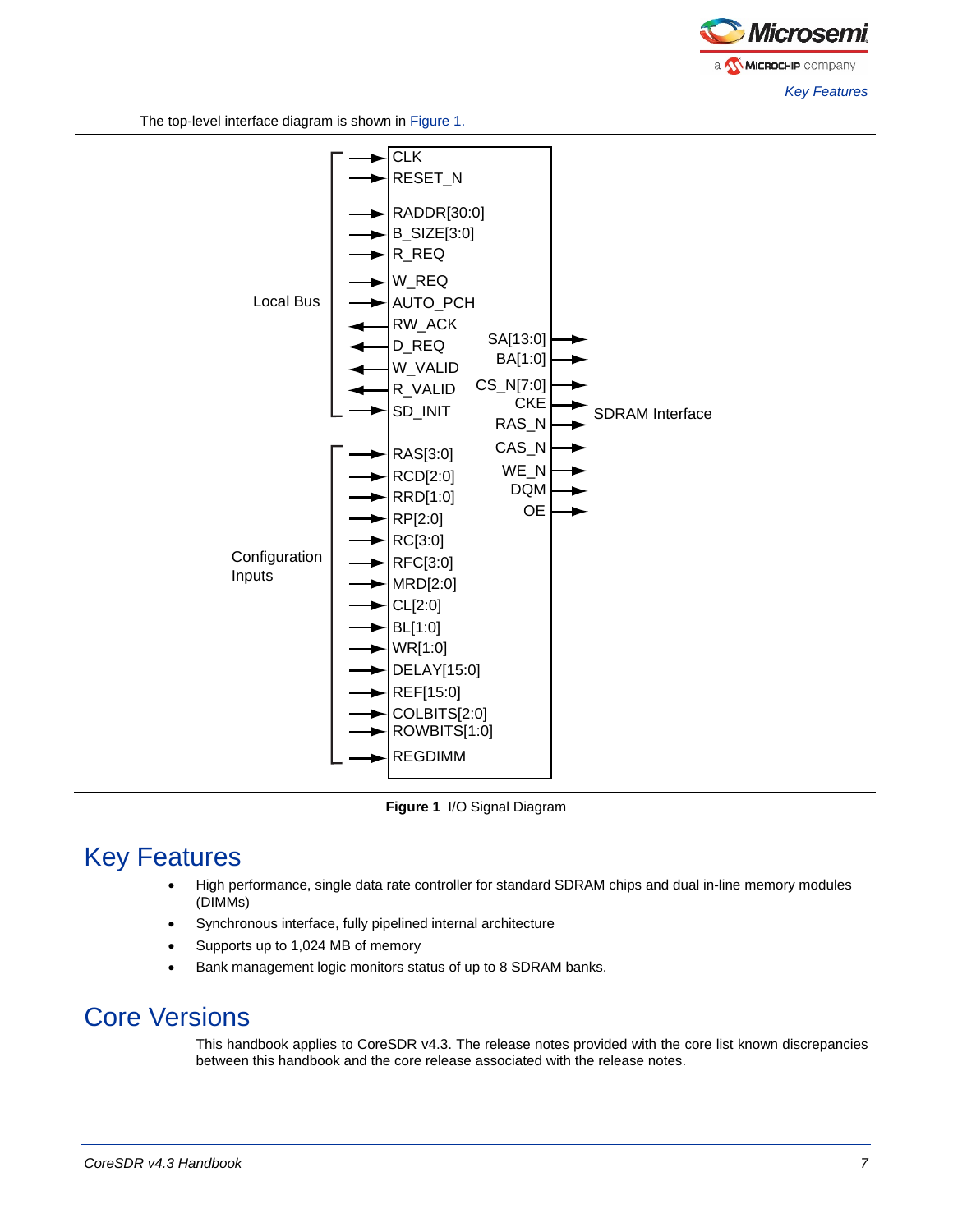

# <span id="page-7-0"></span>Supported Families

- Axcelerator<sup>®</sup>
- RTAX™-S
- ProASIC<sup>®</sup>3
- ProASIC<sup>®</sup>3E
- ProASIC<sup>®</sup>3L
- ProASIC<sup>PLUS®</sup>
- Fusion®
- SmartFusion<sup>®</sup>
- SmartFusion<sup>®</sup>2
- IGLOO®
- IGLOO®e
- IGLOO®2
- IGLOOPLUS®
- RTG4™
- **PolarFire**
- PolarFire SoC

### <span id="page-7-2"></span><span id="page-7-1"></span>Device Utilization and Performance

CoreSDR has been implemented in several Microsemi device families. A summary of the implementation data is listed in [Table 1.](#page-7-2)

| <b>Family</b>      | <b>Logical Elements</b> |               | <b>Utilization</b> |              |           |  |
|--------------------|-------------------------|---------------|--------------------|--------------|-----------|--|
|                    | <b>Sequential</b>       | Combinatorial | <b>Device</b>      | <b>Total</b> |           |  |
| ProASIC3           | 492                     | 858           | A3P250-2           | 21%          | 133 MHz   |  |
| ProASIC3E          |                         |               |                    |              |           |  |
| Fusion             | 492                     | 858           | AFS250-2           | 21%          | 133 MHz   |  |
| SmartFusion2       | 462                     | 1147          | M2S050T-FG484      | 1.43%        | 178.3 MHz |  |
| IGLOO <sub>2</sub> | 462                     | 1147          | M2GL050T-FG484     | 1.43%        | 178.3 MHz |  |
| RTG4               | 473                     | 1125          | RTG4150-CG1657M    | 0.53%        | 141.2 MHz |  |
| PolarFire          | 462                     | 1093          | MPF500T-1FCG1152E  | 0.17%        | 242.3 MHz |  |
| PolarFire SoC      | 462                     | 1093          | MPFS250T ES        | 0.31%        | 242.3 MHz |  |

#### **Table 1** CoreSDR Device Utilization and Performance

*Note: All data was obtained using a default system configuration with the local bus tied to internal user logic and the controller configuration inputs hard-coded. CoreSDR requires 62 FPGA I/O pins when interfaced to a 32-bit SDRAM memory. All performance data was obtained under commercial (COM) conditions. RTG4 performance data was obtained under military (MIL) conditions.*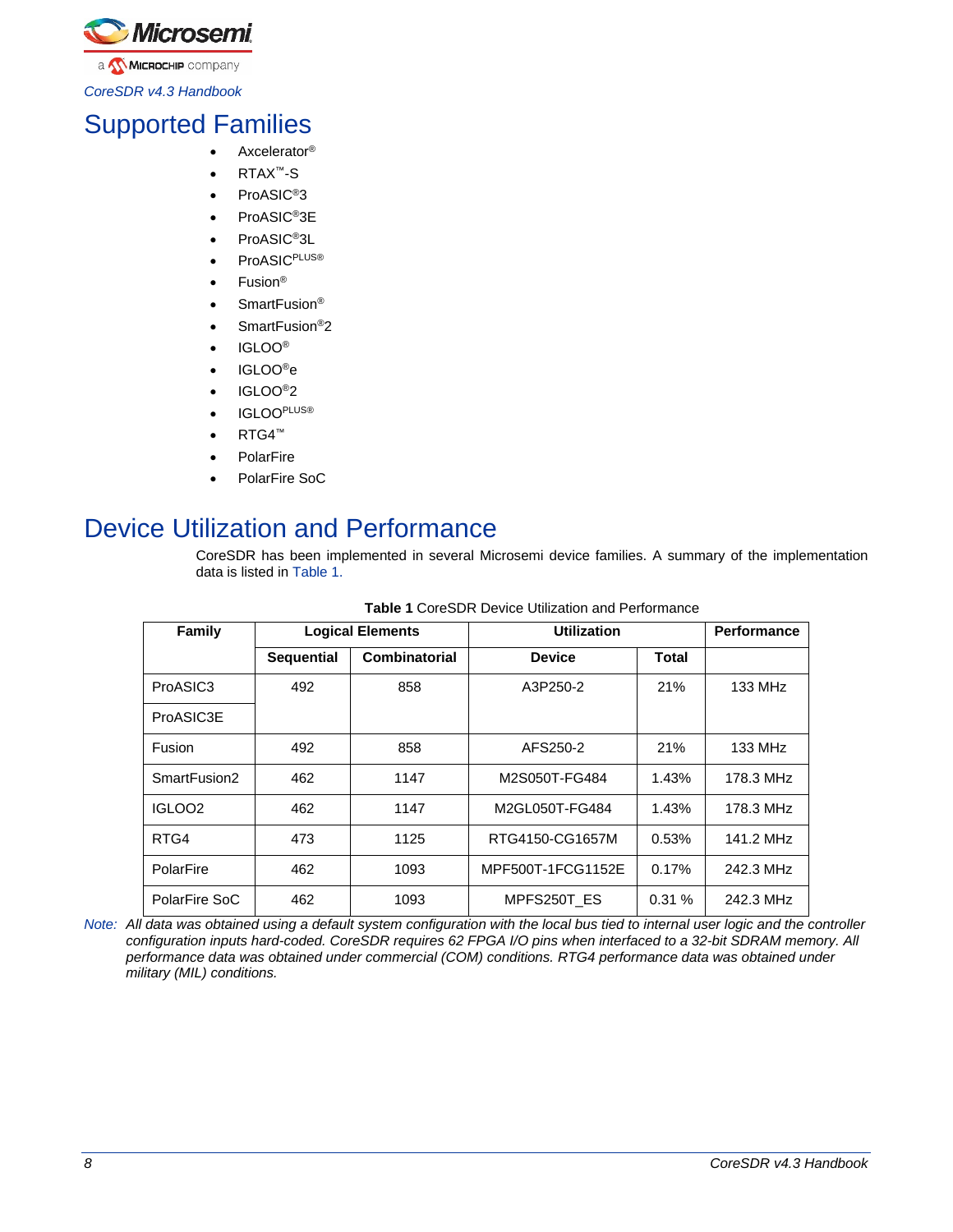

# <span id="page-8-0"></span>Functional Block Description

CoreSDR consists of the following primary blocks, as shown in [Figure 2:](#page-8-2)

- 1. Control and Timing Block Main controller logic
- 2. Initialization Control Performs initialization sequence after RESET\_N is deactivated or SD\_INIT is pulsed.
- 3. Address Generation Puts out address, bank address, and chip select signals on SDRAM interface.
- 4. Bank Management Keeps track of last opened row and bank to minimize command overhead.
- 5. Refresh Control Performs automatic refresh commands to maintain data integrity.

For CoreSDR, the datapath is external to the core.

# <span id="page-8-1"></span>Block Diagram

The tristate buffer shown in [Figure 2](#page-8-2) resides in the I/O and its output enable is controlled by the core.



<span id="page-8-2"></span>**Figure 2** . CoreSDR Block Diagram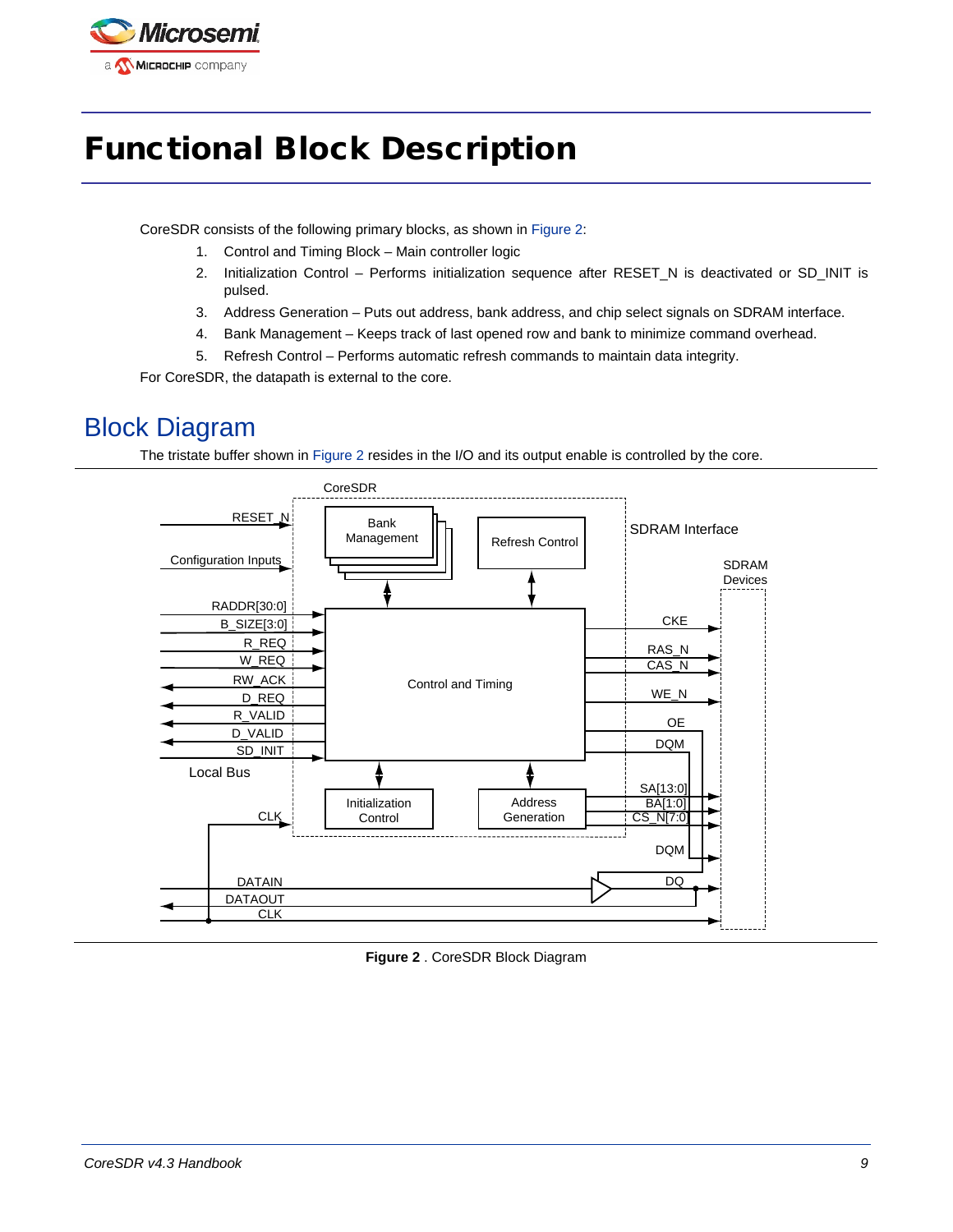

# <span id="page-9-0"></span>Address Mapping

The mapping of the RADDR bus at the local bus interface to the chip select, row, column, and bank addresses is shown in [Figure 3.](#page-9-2) The exact bit positions of the mapping will vary depending on the rowbits and colbits configuration port settings. The column bits, bank bits, row bits, and chip select are mapped from the least significant bits of RADDR. By mapping the bank bits from this location, long accesses to contiguous address space are more likely to take place without the need for a precharge.



**Figure 3** . Mapping RADDR

## <span id="page-9-2"></span><span id="page-9-1"></span>SDRAM Overview

The synchronous interface and fully pipelined internal architecture of SDRAM allow extremely fast data rates if used efficiently. SDRAM is organized in banks of memory addressed by row and column. The number of row and column address bits depends on the size and configuration of the memory.

SDRAM is controlled by bus commands that are formed using combinations of the RAS\_N, CAS\_N, and WE\_N signals. For instance, on a clock cycle where all three signals are HIGH, the associated command is a *no operation* (NOP). A NOP is also indicated when the chip select is not asserted. The standard SDRAM bus commands are shown in [Table 2.](#page-9-3)

<span id="page-9-3"></span>

| Command                | RAS_N | CAS_N | WE_N |
|------------------------|-------|-------|------|
| <b>NOP</b>             | н     | Н     | н    |
| Active                 |       | Н     | Н    |
| Read                   | Н     |       | н    |
| Write                  | Н     |       |      |
| <b>Burst Terminate</b> | H     | H     |      |
| Precharge              |       | H     |      |
| Auto-Refresh           |       |       | н    |
| Load Mode Register     |       |       |      |

**Table 2** SDRAM Bus Commands

SDRAM devices are typically divided into four banks. These banks must be opened before a range of addresses can be written to or read from. The row and bank to be opened are registered coincident with the *active* command. When a new row on a bank is accessed for a read or a write, it may be necessary to first close the bank and then reopen it to the new row. The *precharge* command closes a bank. Opening and closing banks costs memory bandwidth, so CoreSDR has been designed to monitor and manage the status of the four banks simultaneously. This enables the controller to intelligently open and close banks only when necessary.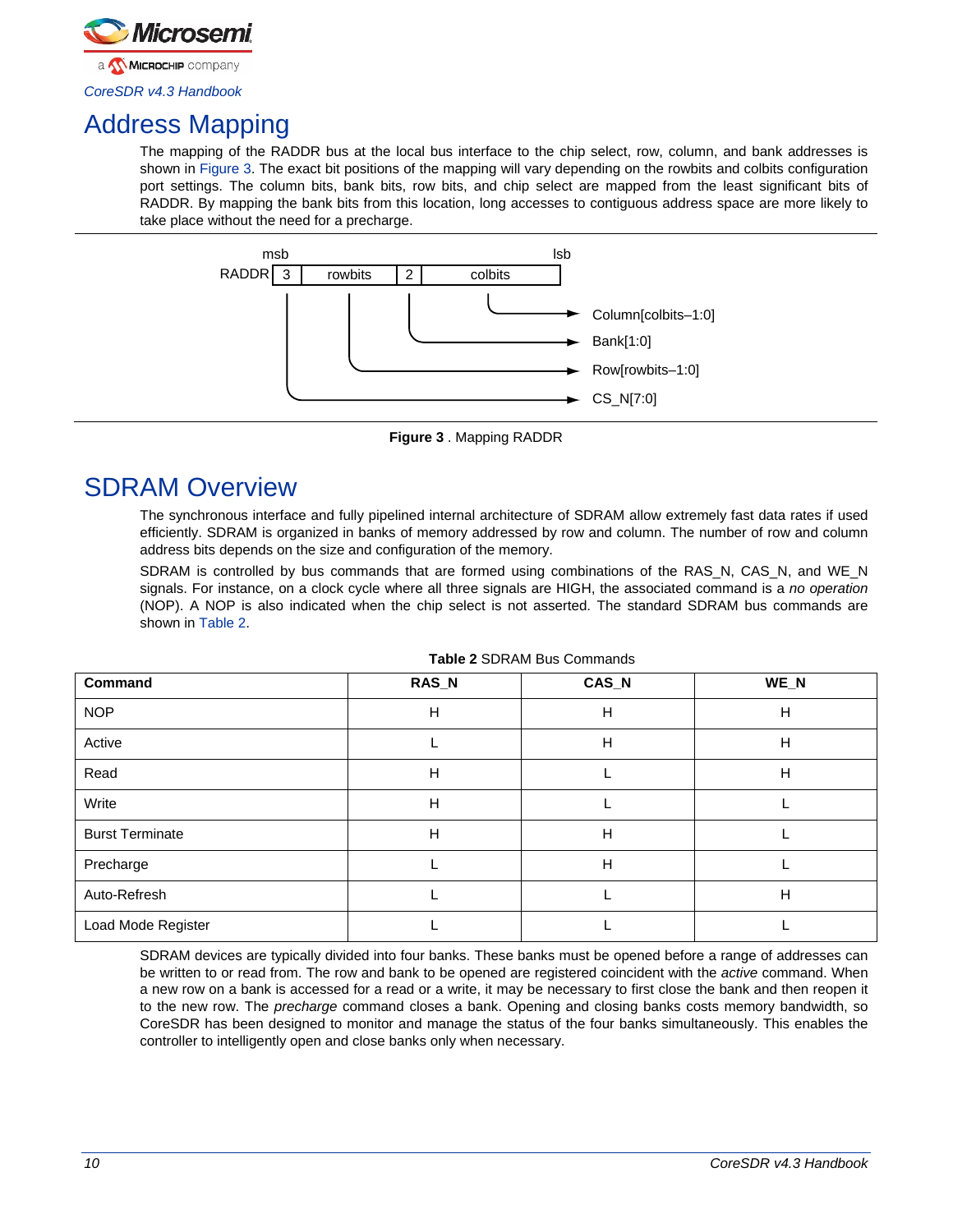

When the *read* or *write* command is issued, the initial column address is presented to the SDRAM devices. In the case of SDR SDRAM, the initial data is presented concurrent with the *write* command. For the *read* command, the initial data appears on the data bus 1–4 clock cycles later. This is known as CAS latency and is due to the time required to physically read the internal DRAM and register the data on the bus. The CAS latency depends on the speed grade of the SDRAM and the frequency of the memory clock. In general, the faster the clock, the more cycles of CAS latency required. After the initial *read* or *write* command, sequential reads and writes will continue until the burst length is reached or a *burst terminate* command is issued. SDRAM devices support a burst length of up to eight data cycles. CoreSDR is capable of cascading bursts to maximize SDRAM bandwidth.

SDRAM devices require periodic refresh operations to maintain the integrity of the stored data. CoreSDR automatically issues the *auto-refresh* command periodically. No user intervention is required.

The *load mode register* command is used to configure the SDRAM operation. This register stores the CAS latency, burst length, burst type, and write burst mode. CoreSDR supports a *sequential burst type* and *programmed-length write burst mode*. The SDR controller only writes to the base mode register. Consult the SDRAM device specification for additional details on these registers.

In SDRAM, each bank is an organized block of rows and columns. A data width of 4, 8, or 16 is written to or read from the SDR SDRAM by providing the bank, row, and column addresses. To reduce pin count, SDRAM row and column addresses are multiplexed on the same pins. [Table 3](#page-10-0) lists the number of rows, columns, banks, and chip selects required for various standard discrete SDR SDRAM devices. The x4, x8, and x16 stand for data width. The user needs to check the SDRAM specification and set the row, column, and bank bits. CoreSDR will support any of these devices.

<span id="page-10-0"></span>

| <b>Chip Size</b> | Configuration  | <b>Rows</b> | <b>Columns</b>   | <b>Banks</b>            |
|------------------|----------------|-------------|------------------|-------------------------|
| 64 Mb            | $16M \times 4$ | 12          | 10               | $\overline{\mathbf{4}}$ |
| 64 Mb            | $8M \times 8$  | 12          | $\boldsymbol{9}$ | 4                       |
| 64 Mb            | $4M \times 16$ | 12          | 8                | $\overline{4}$          |
| 64 Mb            | $2M \times 32$ | 11          | 8                | $\overline{4}$          |
| 128 Mb           | 32M×4          | 12          | 11               | $\overline{4}$          |
| 128 Mb           | $16M \times 8$ | 12          | 10               | 4                       |
| 128 Mb           | $8M \times 16$ | 12          | $\boldsymbol{9}$ | $\overline{4}$          |
| 128 Mb           | $4M \times 32$ | 12          | $\bf 8$          | $\overline{4}$          |
| 256 Mb           | 64M×4          | 13          | 11               | $\overline{\mathbf{4}}$ |
| 256 Mb           | $32M \times 8$ | 13          | $10\,$           | 4                       |
| 256 Mb           | 16M×16         | 13          | $\boldsymbol{9}$ | 4                       |
| 512 Mb           | 128M×4         | 13          | 12               | $\overline{4}$          |
| 512 Mb           | $64M \times 8$ | 13          | 11               | $\overline{4}$          |
| 512 Mb           | 32M×16         | 13          | 10               | 4                       |
| 1,024 Mb         | 256M×4         | 14          | 12               | $\overline{\mathbf{4}}$ |
| 1,024 Mb         | 128M×8         | 14          | 11               | 4                       |
| 1,024 Mb         | 64M×16         | 14          | $10\,$           | $\overline{\mathbf{4}}$ |

**Table 3** Standard SDR SD RAM Device Configuration

SDRAM is typically available in dual in-line memory modules (DIMMs), small outline DIMMs (SO-DIMMs), and discrete chips. The number of row and column bits for a DIMM or SO-DIMM configuration can be found by determining the configuration of the discrete chips used on the module. This information is available in the module datasheet.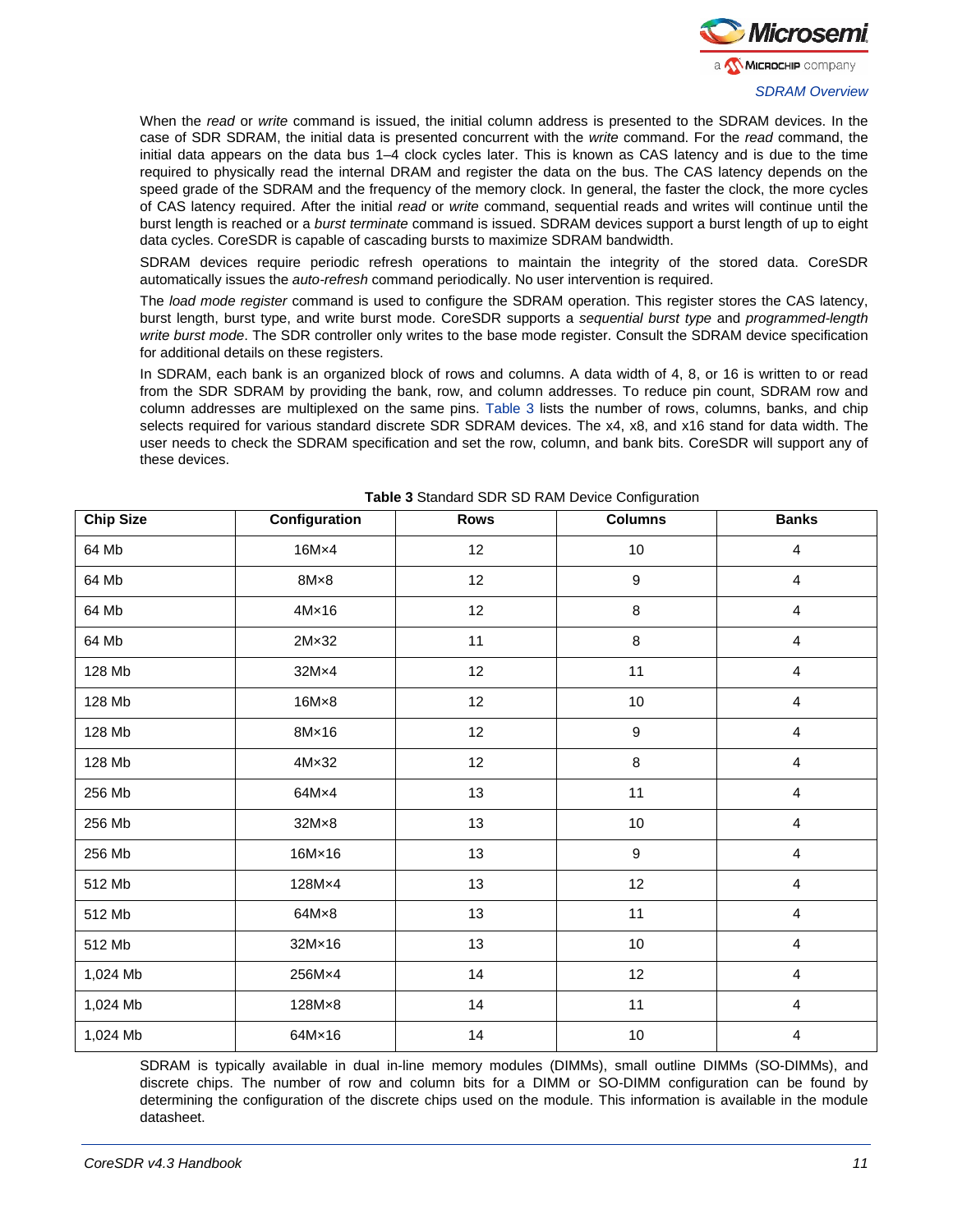

# <span id="page-11-0"></span>**Operation**

### <span id="page-11-1"></span>Initialization

After RESET\_N is deasserted or SD\_INIT is pulsed, CoreSDR performs the following sequence:

- 1. NOP command is issued for 200 µs (period controlled by the delay port parameter).
- 2. *Precharge-all* command
- 3. Eight *auto-refresh* commands
- 4. *Load mode register* command This causes the SDRAM mode register to be loaded with the proper burst length (bl) and CAS latency (cl) values.

CoreSDR initialization timing is shown in [Figure 4.](#page-11-3)



**Figure 4** . SDR Initialization Sequence

# <span id="page-11-3"></span><span id="page-11-2"></span>Auto-Refresh

SDRAM devices require periodic *auto-refresh* commands to maintain data integrity. CoreSDR will automatically issue periodic *auto-refresh* commands to the SDRAM device(s) without user intervention. The refresh period configuration port (ref) specifies the period between refreshes, in clock cycles. [Figure 5](#page-12-1) shows an example of two refresh commands. The first refresh sequence occurs when one or more banks have been left open as a result of a *read without precharge or write without precharge* operation. All open banks are closed using the *precharge-all* command (RAS\_N, WE\_N asserted with sa[10] and sa[8]) prior to the refresh command. In [Figure 5,](#page-12-1) a refresh occurs again after the refresh period has elapsed, as determined using the ref configuration port. The refresh will never interrupt a read or write in the middle of a data burst. However, if the controller determines that the refresh period has elapsed at a point concurrent with or prior to a read or write request, the request may be held off (RW\_ACK will not get asserted) until after the refresh has been performed.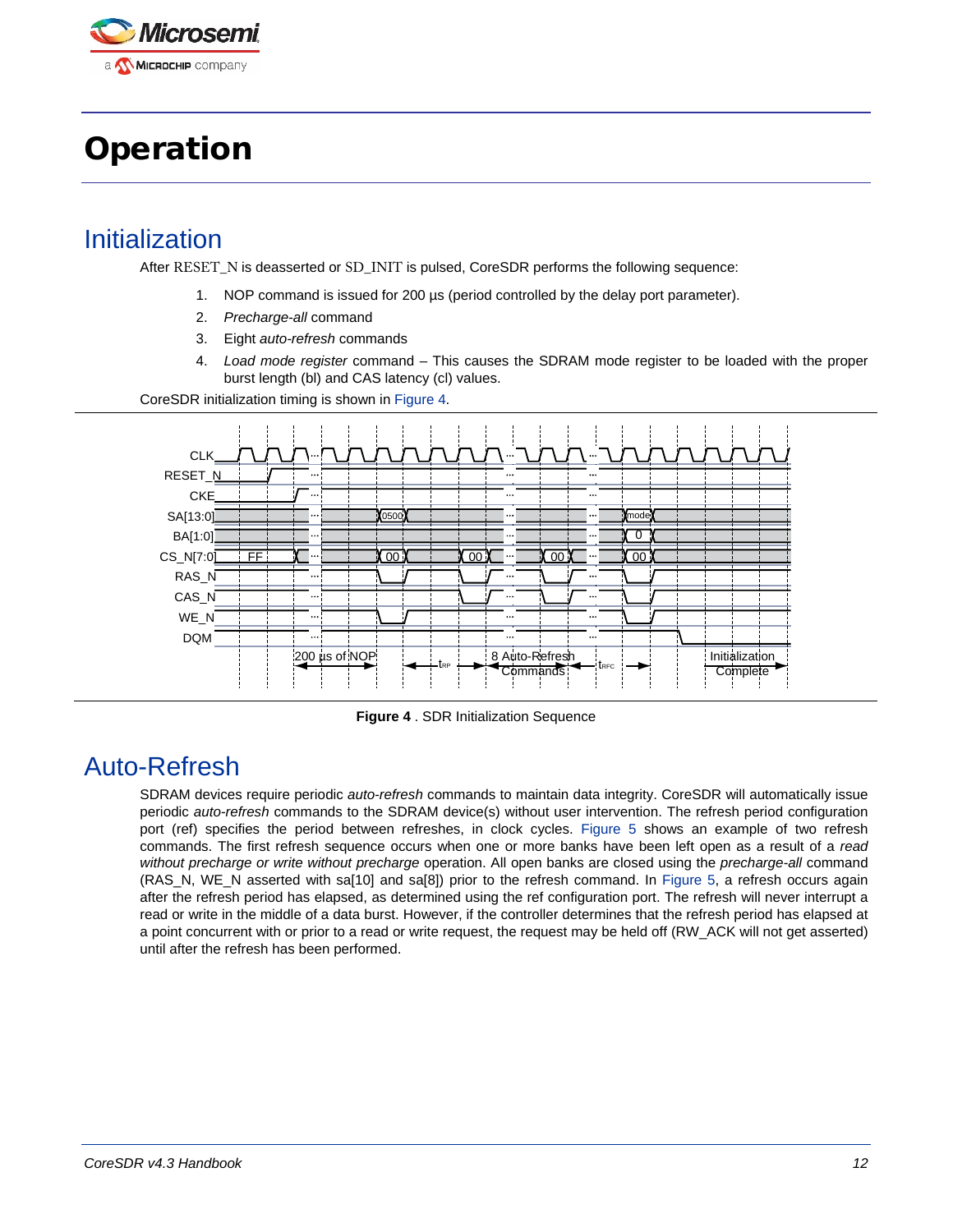



**Figure 5** . Refresh Timings

## <span id="page-12-1"></span><span id="page-12-0"></span>Bank Management

CoreSDR incorporates bank management techniques to minimize command overhead. For each bank, the controller records the last opened row and whether the bank has been closed or not. When a local bus interface read or write request occurs, CoreSDR checks to determine if the requested bank is already opened and whether the request is for the same row as the one the bank is already opened with. If the bank is already opened with the requested row, CoreSDR performs the function immediately. If the bank is opened to a different row, the controller closes the bank (using the *precharge* command) and reopens the bank (using the *active* command) to the requested row. If the bank is already closed, the controller opens the bank to the requested row (using the *active* command).

Requests to the controller can be issued as *read with auto-precharge, write with auto-precharge, read without autoprecharge,* and *write without auto-precharge*. Commands are issued with auto-precharge if the AUTO\_PCH signal is set concurrent with the read request (R\_REQ) or write request (W\_REQ) signals. After a read with auto-precharge or write with auto-precharge, the accessed bank is automatically closed internally by the SDRAM device(s). After a read without auto-precharge or write without auto-precharge, the accessed bank is left open until closing is required. Closing will occur whenever a request is issued to a row different from the row a bank is already open to, or during the next refresh sequence. The refresh sequence will close all the banks (using the *precharge-all* command) if all banks are not already closed.

The default configuration of the controller tracks the status of four banks at a time. This means that an access to row *a* on bank *a* on chip select a is treated differently from an access to row *a* on bank *a* on chip select *b.* Therefore, a close and open sequence is performed when switching between these rows.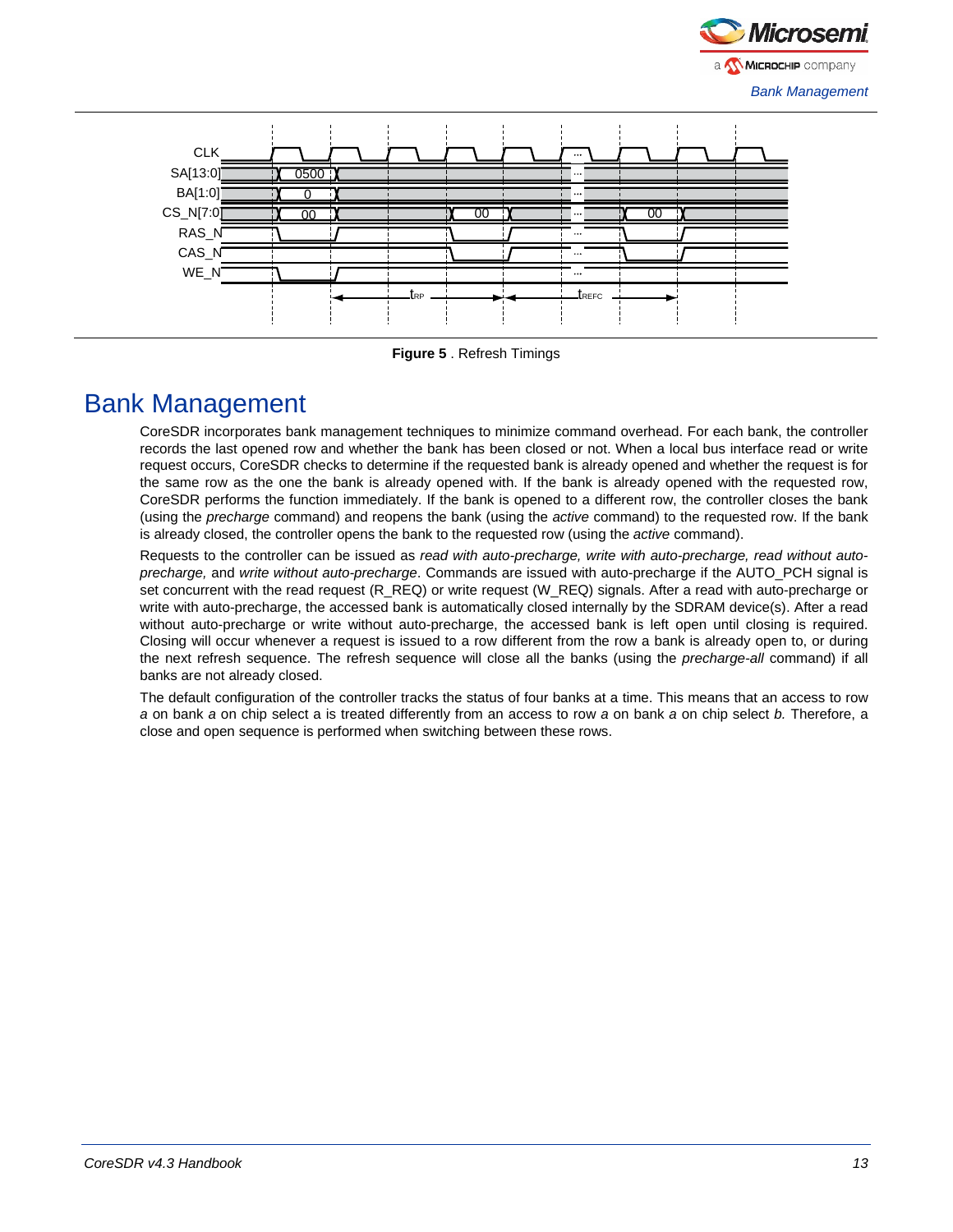

# <span id="page-13-0"></span>CoreSDR

## <span id="page-13-1"></span>**Generics**

Customers can define the generics listed i[n Table 4](#page-13-2) as required in the source code.

<span id="page-13-2"></span>

| <b>Generic</b>        | <b>Default Setting</b> | <b>I AVIC 4 COICODIN OCTICITOS</b><br><b>Valid Values</b> | <b>Description</b>                                                                                                |
|-----------------------|------------------------|-----------------------------------------------------------|-------------------------------------------------------------------------------------------------------------------|
| SDRAM_CHIPS           | $\, 8$                 | $1$ to $8$                                                | Number of chip selects                                                                                            |
| SDRAM_COLBITS         | 12                     | 8 to 12                                                   | Maximum number of SDRAM column bits                                                                               |
| SDRAM_ROWBITS         | 14                     | 11 to 14                                                  | Maximum number of SDRAM row bits                                                                                  |
| SDRAM_CHIPBITS        | $\sqrt{3}$             | $1$ to $3$                                                | Number of encoded chip select bits                                                                                |
| SDRAM_BANKSTATMODULES | $\overline{4}$         | $4$ and $8$                                               | Number of bank status modules used (refer<br>additional<br><b>Bank</b><br>Management<br>for<br>to<br>information) |
| <b>FAMILY</b>         | 16                     | 11<br>12                                                  | Must be set to match the supported FPGA<br>family.                                                                |
|                       |                        | 14                                                        | $11 -$ Axcelerator                                                                                                |
|                       |                        | 15                                                        | $12 - RTAX-S$                                                                                                     |
|                       |                        | 16                                                        | 14 - ProASIC <sup>PLUS</sup>                                                                                      |
|                       |                        | 17                                                        | 15 - ProASIC3                                                                                                     |
|                       |                        | 18                                                        | 16 - ProASIC3E                                                                                                    |
|                       |                        | 19<br>20                                                  | 17 - Fusion                                                                                                       |
|                       |                        | 21                                                        | 18 - SmartFusion                                                                                                  |
|                       |                        | 22                                                        | 19 - SmartFusion2                                                                                                 |
|                       |                        | 23                                                        | $20 - IGLOO$                                                                                                      |
|                       |                        | 24                                                        | $21 - IGLOOe$                                                                                                     |
|                       |                        | 25                                                        | 22 - ProASIC3L                                                                                                    |
|                       |                        | 26<br>27                                                  | $23 - IGLOOPLUS$                                                                                                  |
|                       |                        |                                                           | 24-IGLOO2                                                                                                         |
|                       |                        |                                                           | $25 - RTG4$                                                                                                       |
|                       |                        |                                                           | 26 - PolarFire                                                                                                    |
|                       |                        |                                                           | 27 - PolarFire SoC                                                                                                |

#### **Table 4** CoreSDR Generics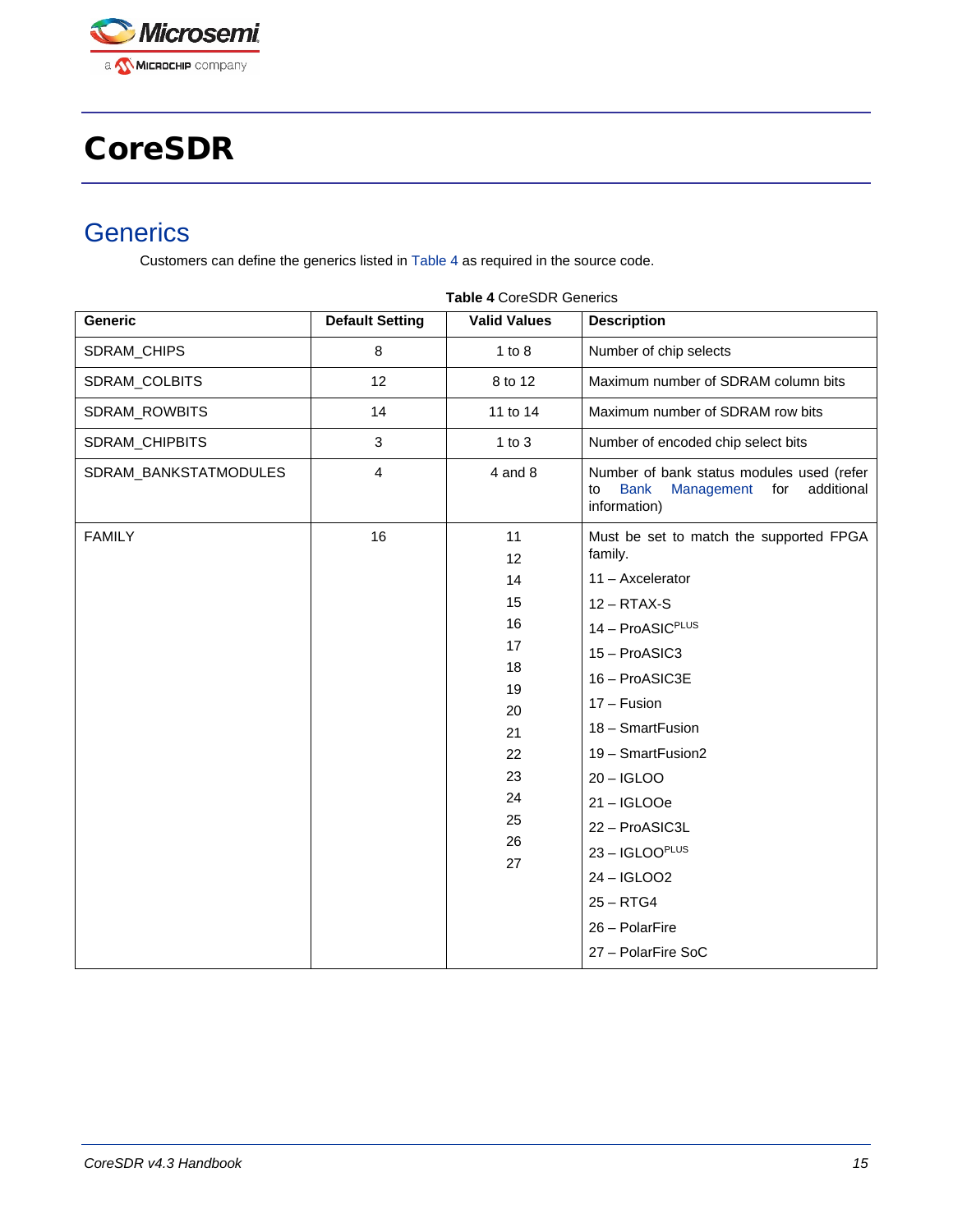

# <span id="page-14-0"></span>Controller Configuration Ports

CoreSDR is configured using runtime-programmable configuration ports. These ports can be tied off by the user to fixed values or programmed at runtime. These values should not change after RESET\_N is deasserted. [Table 5](#page-14-1) lists the configuration ports.

**Table 5** SDRAM Controller Parameters

<span id="page-14-1"></span>

| <b>Parameter</b> | <b>Port Bits</b> | <b>Valid Values</b> | <b>Description</b>                                                                                                                                                                                 |
|------------------|------------------|---------------------|----------------------------------------------------------------------------------------------------------------------------------------------------------------------------------------------------|
| <b>RAS</b>       | 4                | $1 - 10$            | SDRAM active to precharge (tRAS), specified in clock cycles                                                                                                                                        |
| <b>RCD</b>       | 3                | $2 - 5$             | SDRAM active to read or write delay (t <sub>RCD</sub> ), specified in clock cycles                                                                                                                 |
| <b>RRD</b>       | 2                | $2 - 3$             | SDRAM active bank a to active bank $b$ (t <sub>RRD</sub> ), specified in clock cycles                                                                                                              |
| <b>RP</b>        | 3                | $1 - 4$             | SDRAM precharge command period (t <sub>RP</sub> ), specified in clock cycles                                                                                                                       |
| <b>RC</b>        | 4                | $3 - 12$            | SDRAM active to active /auto-refresh command period (t <sub>RC</sub> ), specified in<br>clock cycles                                                                                               |
| <b>RFC</b>       | 4                | $2 - 14$            | Auto-refresh to active/auto-refresh command period (tRFC), specified in<br>clock cycles                                                                                                            |
| <b>MRD</b>       | 3                | $1 - 7$             | SDRAM load mode register command to active or refresh command (tMRD),<br>specified in clock cycles                                                                                                 |
| <b>CL</b>        | 3                | $1 - 4$             | SDRAM CAS latency, specified in clock cycles                                                                                                                                                       |
| <b>BL</b>        | 2                | $0 - 3$             | SDRAM maximum burst length (encoded). Values are decoded as follows:                                                                                                                               |
|                  |                  |                     | 0: 1 transfer/burst                                                                                                                                                                                |
|                  |                  |                     | 1: 2 transfers/burst                                                                                                                                                                               |
|                  |                  |                     | 2: 4 transfers/burst                                                                                                                                                                               |
|                  |                  |                     | 3: 8 transfers/burst (valid for SDR only)                                                                                                                                                          |
| <b>WR</b>        | 2                | $1 - 3$             | SDRAM write recovery time (twR)                                                                                                                                                                    |
| <b>DELAY</b>     | 16               | 10-65,535 ns        | Delay after a reset event that the controller waits before initializing the<br>SDRAM, specified in clock cycles. Per JEDEC standards, SDR devices<br>require this delay to be a minimum of 200 µs. |
| <b>REF</b>       | 16               | 10-65,535 ns        | Period between auto-refresh commands issued by the controller, specified<br>in clock cycles. REF = auto refresh interval / $tc_K$ , where $tc_K$ is the clock<br>cycle in ns.                      |
| <b>COLBITS</b>   | 3                | $3 - 7$             | Number of bits in the column address (encoded). Values are decoded as<br>follows:                                                                                                                  |
|                  |                  |                     | 3: 8 column bits                                                                                                                                                                                   |
|                  |                  |                     | 4: 9 column bits                                                                                                                                                                                   |
|                  |                  |                     | 5: 10 column bits                                                                                                                                                                                  |
|                  |                  |                     | 6: 11 column bits                                                                                                                                                                                  |
|                  |                  |                     | 7: 12 column bits                                                                                                                                                                                  |
| <b>ROWBITS</b>   | $\overline{2}$   | $0 - 3$             | Number of bits in the row address (encoded). Values are decoded as<br>follows:                                                                                                                     |
|                  |                  |                     | 0: 11 row bits                                                                                                                                                                                     |
|                  |                  |                     | 1: 12 row bits                                                                                                                                                                                     |
|                  |                  |                     | 2: 13 row bits                                                                                                                                                                                     |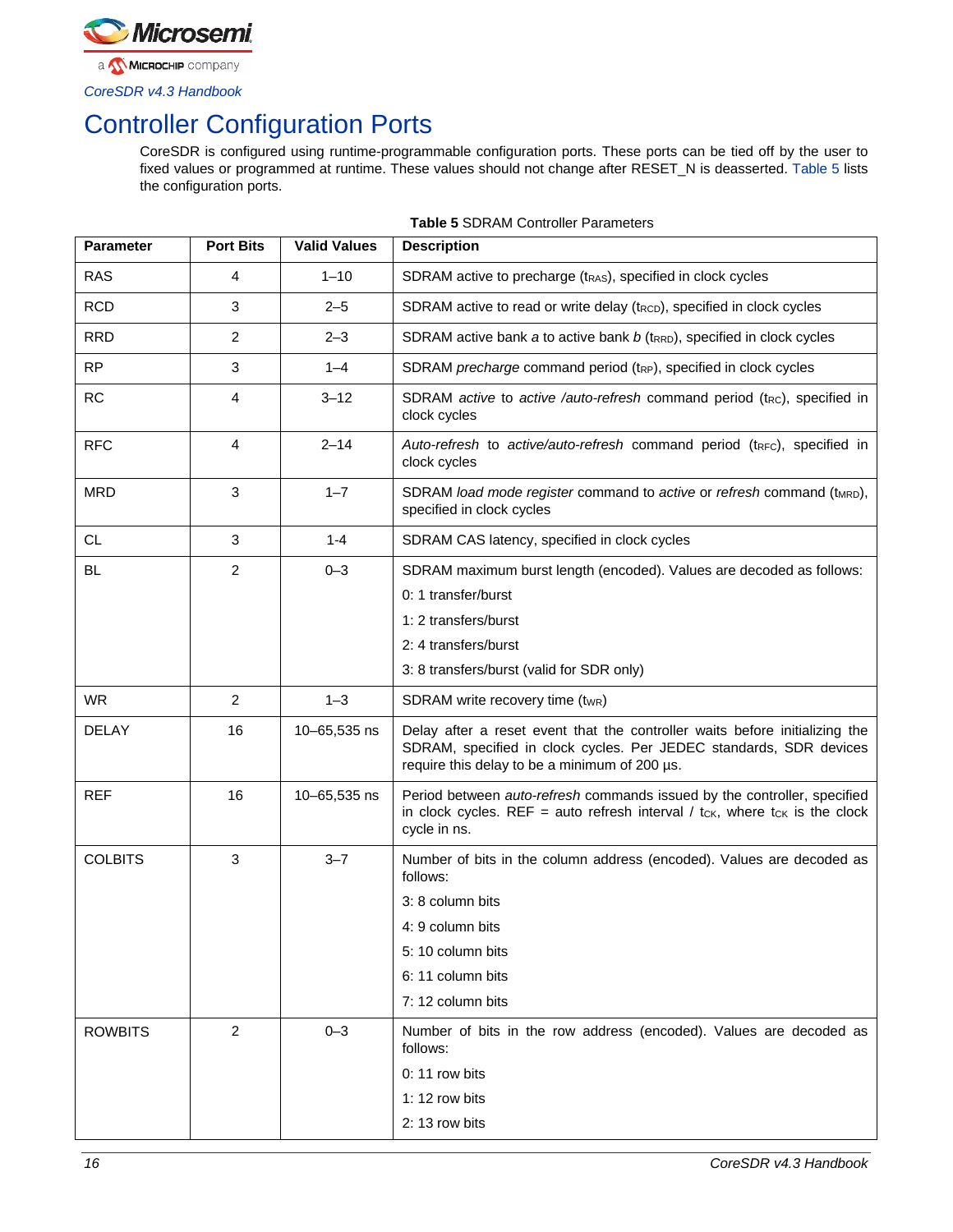

| <b>Parameter</b> | <b>Port Bits</b> | <b>Valid Values</b> | <b>Description</b>                                                                                                                                                           |
|------------------|------------------|---------------------|------------------------------------------------------------------------------------------------------------------------------------------------------------------------------|
|                  |                  |                     | 3: 14 row bits                                                                                                                                                               |
| REGDIMM          |                  | $0 - 1$             | Set when using registered/buffered DIMMs. Causes adjustment in local<br>bus interface timing to synchronize with SDRAM command timing delayed<br>by register/buffer on DIMM. |

For example:

If RCD is 20 ns in the specification and the clock is 133 MHz, then the number of clocks equals to 20/7.5=3. The user needs to hardcode the RCD ports to the binary value "011" in the top level since the value is "3".

If RCD is 20 ns in the specification and the clock is 100MHz, then the number of clocks equals to 20/10=2. If it's divisible without a remainder, then set it to the next integer, which is 3 in the above example, so that there will be little margin. The user needs to hardcode the rcd ports to the binary value "011" in the top level since the value is "3".

Example settings for the timing-related parameters are shown in [Table 6.](#page-15-0) These settings are based on the speed grade of the SDRAM devices and the desired operating frequency. Consult the datasheet for the SDRAM device you are using for the specific timing values of that device.

<span id="page-15-0"></span>

| <b>Parameter</b> | 100 MHz (10 ns period) <sup>1</sup> |                | 133 MHz (7.5 ns period) <sup>2</sup> |                |
|------------------|-------------------------------------|----------------|--------------------------------------|----------------|
|                  | <b>Specification</b>                | Value          | Specification                        | Value          |
| <b>RAS</b>       | 44.0 ns                             | 5              | 37.0 ns                              | 6              |
| <b>RCD</b>       | 20.0 ns                             | 3              | 15.0 ns                              | 3              |
| <b>RRD</b>       | 15.0 ns                             | $\overline{2}$ | 14.0 ns                              | $\overline{2}$ |
| <b>RP</b>        | 20.0 ns                             | 3              | 15.0 ns                              | $\mathbf{3}$   |
| <b>RC</b>        | 66.0 ns                             | 7              | 60.0 ns                              | 8              |
| <b>RFC</b>       | 66.0 ns                             | 7              | 66.0 ns                              | 9              |
| <b>MRD</b>       | 2 clks                              | $\overline{c}$ | 2 clks                               | $\overline{c}$ |
| CL               |                                     | $\overline{c}$ |                                      | $\overline{c}$ |
| <b>WR</b>        | 15.0 ns                             | $\overline{2}$ | 14.0 ns                              | $\overline{2}$ |
| <b>DELAY</b>     | $200 \mu s$                         | 20,000         | $200 \mu s$                          | 26,667         |
| <b>REF</b>       | 7.8125 µs                           | 781            | 7.8125 µs                            | 1,041          |
| Mation           |                                     |                |                                      |                |

#### **Table 6** Example Controller Parameter Values for CoreSDR

*Notes:* 

*1. Values based on Micron MT48LC32M8A2-75*

*2. Values based on Micron MT48LC32M8A2-7E*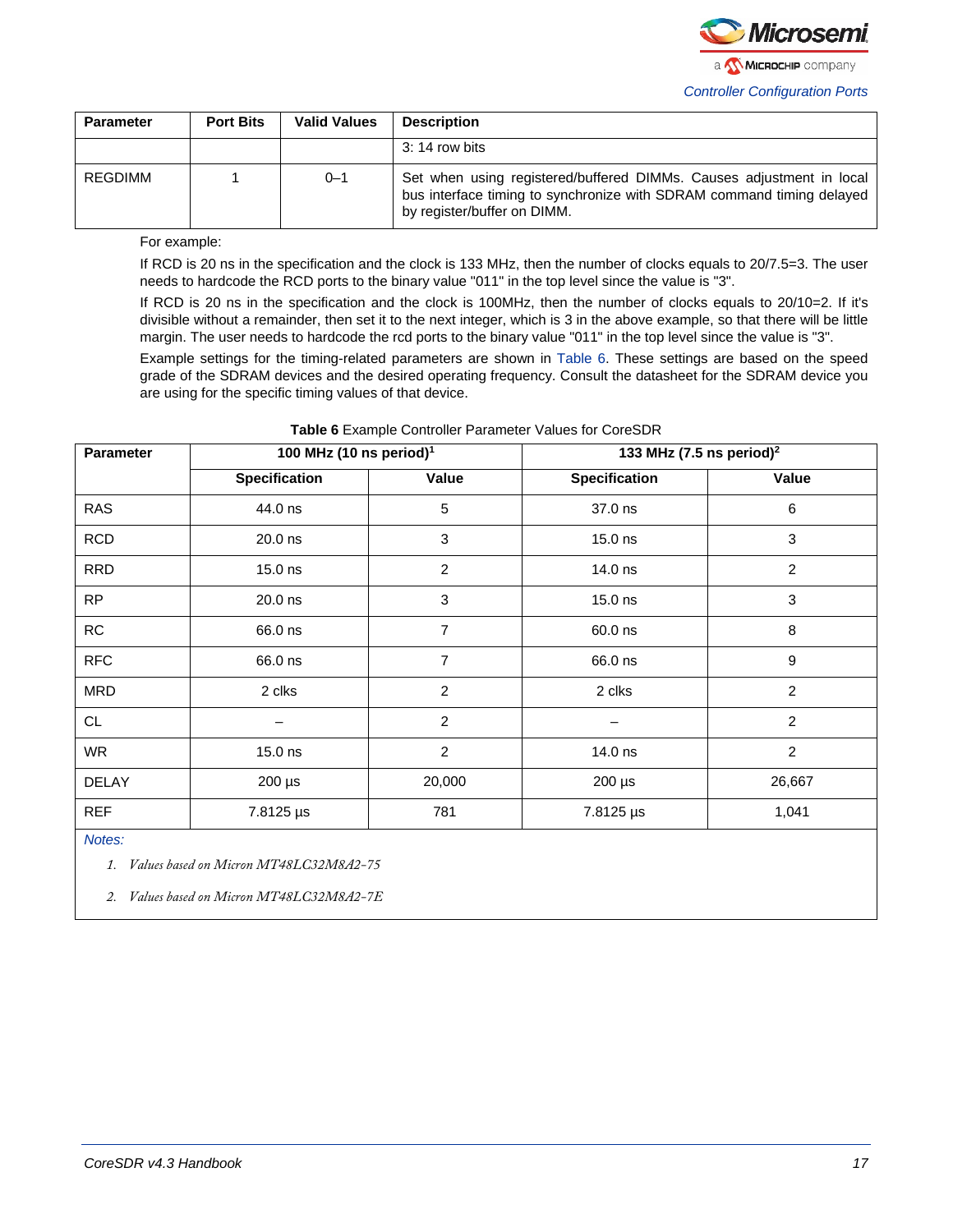

# <span id="page-16-0"></span>Interface Description

The port signals for CoreSDR are defined in [Table 7](#page-16-2) below, [Table 8,](#page-17-1) an[d Table 1.](#page-7-2) The port signals are also illustrated in [Figure 1.](#page-6-2) All signals are designated either input (input-only) or output (output-only).

## <span id="page-16-1"></span>Local Bus Signals

The user interface to CoreSDR is referred to as the local bus interface. The local bus signals are shown i[n Table 7.](#page-16-2)

| Signal             | <b>Name</b>               | <b>I/O</b> | <b>Description</b>                                                                                                                                           |
|--------------------|---------------------------|------------|--------------------------------------------------------------------------------------------------------------------------------------------------------------|
| <b>CLK</b>         | Clock                     | Input      | System clock. All local bus signals are synchronous to this clock.                                                                                           |
| RESET_N            | Reset                     | Input      | System reset<br>Note: In the RTG4 device, RESET N generates synchronous<br>resets that propagate throughout the core.                                        |
| RADDR[30:0]        | <b>Memory Address</b>     | Input      | Local bus address                                                                                                                                            |
| <b>B_SIZE[3:0]</b> | <b>Burst Size</b>         | Input      | Local bus burst length. Valid values are 1 through BL, where BL is<br>the programmed burst length. (Refer to Table 5 for discussion of the<br>BL parameter.) |
| R_REQ              | <b>Read Request</b>       | Input      | Local bus read request                                                                                                                                       |
| W REQ              | <b>Write Request</b>      | Input      | Local bus write request                                                                                                                                      |
| AUTO_PCH           | Auto-Precharge<br>Request | Input      | When asserted in conjunction with R_REQ or W_REQ, causes<br>command to be issued as read with auto-precharge or write with<br>auto-precharge, respectively.  |
| RW_ACK             | Read/Write<br>Acknowledge | Output     | Acknowledgement of read or write request                                                                                                                     |
| D REQ              | Data Request              | Output     | Requests data on the local bus write data bus (datain) during a write<br>transaction. Asserts one clock cycle prior to when data is required.                |
| W VALID            | Write Data Valid          | Output     | Frames the active data being written to SDRAM. Mimics D REQ.<br>except that it is delayed by one clock cycle.                                                |
| R_VALID            | <b>Read Data Valid</b>    | Output     | This signal is typically not used and is retained for legacy<br>compatibility.                                                                               |
| SD INIT            | Initialization<br>Strobe  | Input      | Indicates that the data on the local bus read data bus (dataout) is<br>valid during a read cycle.                                                            |
| Notes:             |                           |            |                                                                                                                                                              |

<span id="page-16-2"></span>**Table 7** Local Bus Signals

*1. All control signals are active high except RESET\_N.*

*2. All local bus signals are synchronous to clk.*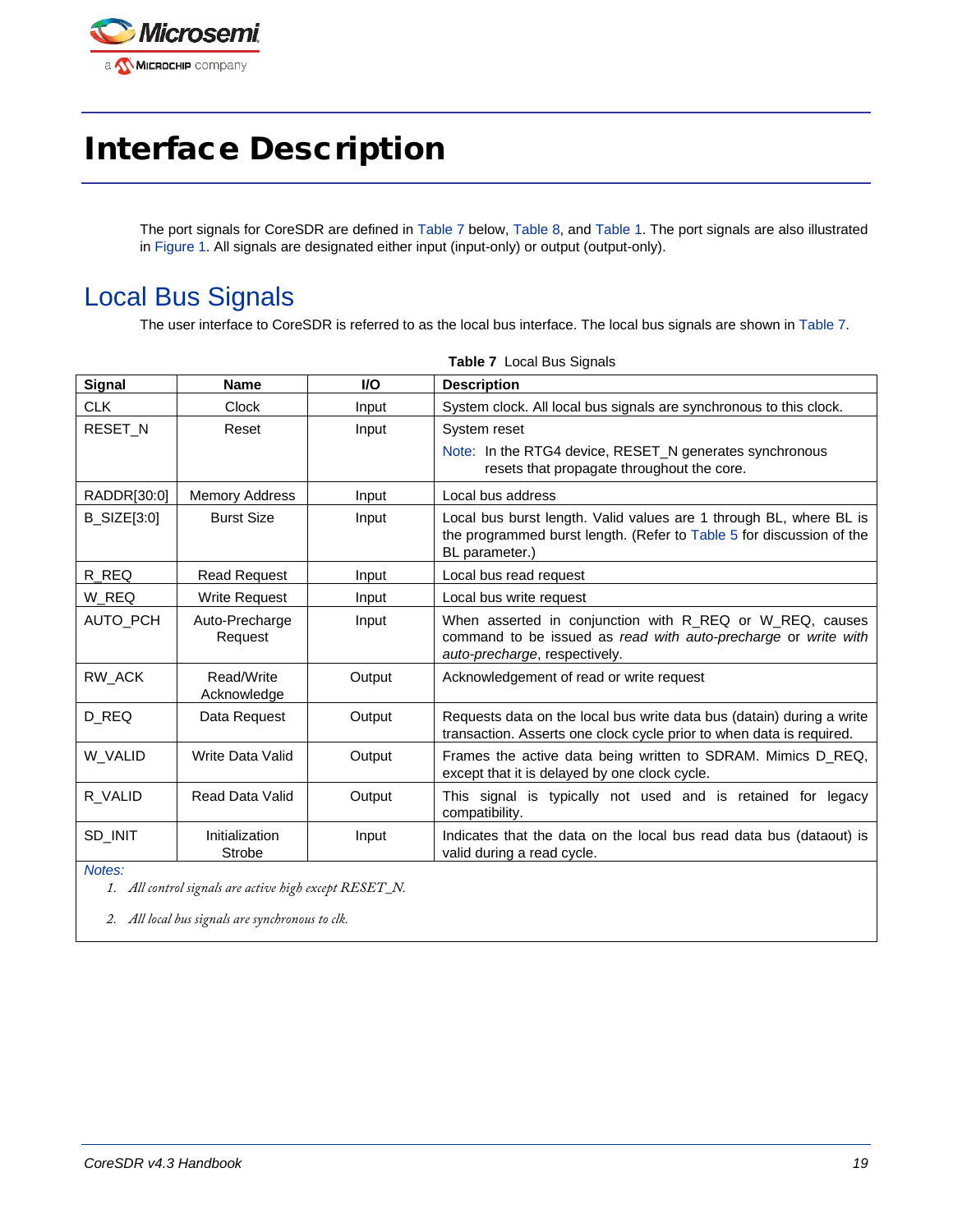

# <span id="page-17-0"></span>SDR SDRAM Interface Signals

The external interface to SDRAM devices is referred to as the SDRAM interface. The SDRAM interface signals are shown in [Table 8.](#page-17-1)

<span id="page-17-1"></span>

| <b>Signal</b> | <b>Name</b>              | <b>VO</b> | <b>Description</b>                                                                                                                                          |
|---------------|--------------------------|-----------|-------------------------------------------------------------------------------------------------------------------------------------------------------------|
| SA[13:0]      | <b>Address Bus</b>       | Output    | Sampled during the active, precharge, read, and write commands.<br>This bus also provides the mode register value during the load mode<br>register command. |
| BA[1:0]       | <b>Bank Address</b>      | Output    | Sampled during active, precharge, read, and write commands to<br>determine which bank command is to be applied to.                                          |
| CS_N[7:0]     | <b>Chip Selects</b>      | Output    | SDRAM chip selects                                                                                                                                          |
| <b>CKE</b>    | Clock Enable             | Output    | SDRAM clock enable. Held LOW during reset to ensure SDRAM dq<br>and dqs outputs are in the high-impedance state.                                            |
| RAS_N         | Row Address<br>Strobe    | Output    | SDRAM command input                                                                                                                                         |
| CAS_N         | Column Address<br>Strobe | Output    | SDRAM command input                                                                                                                                         |
| WE_N          | <b>Write Enable</b>      | Output    | SDRAM command input                                                                                                                                         |
| <b>DQM</b>    | Data Mask                | Output    | SDRAM data mask asserted by controller during SDRAM initialization<br>and during burst terminate. User may sum with user data mask bits.                    |
| <b>OE</b>     | <b>Output Enable</b>     | Output    | Tristate control for DQ data                                                                                                                                |

**Table 8** SDR SDRAM Interface Signals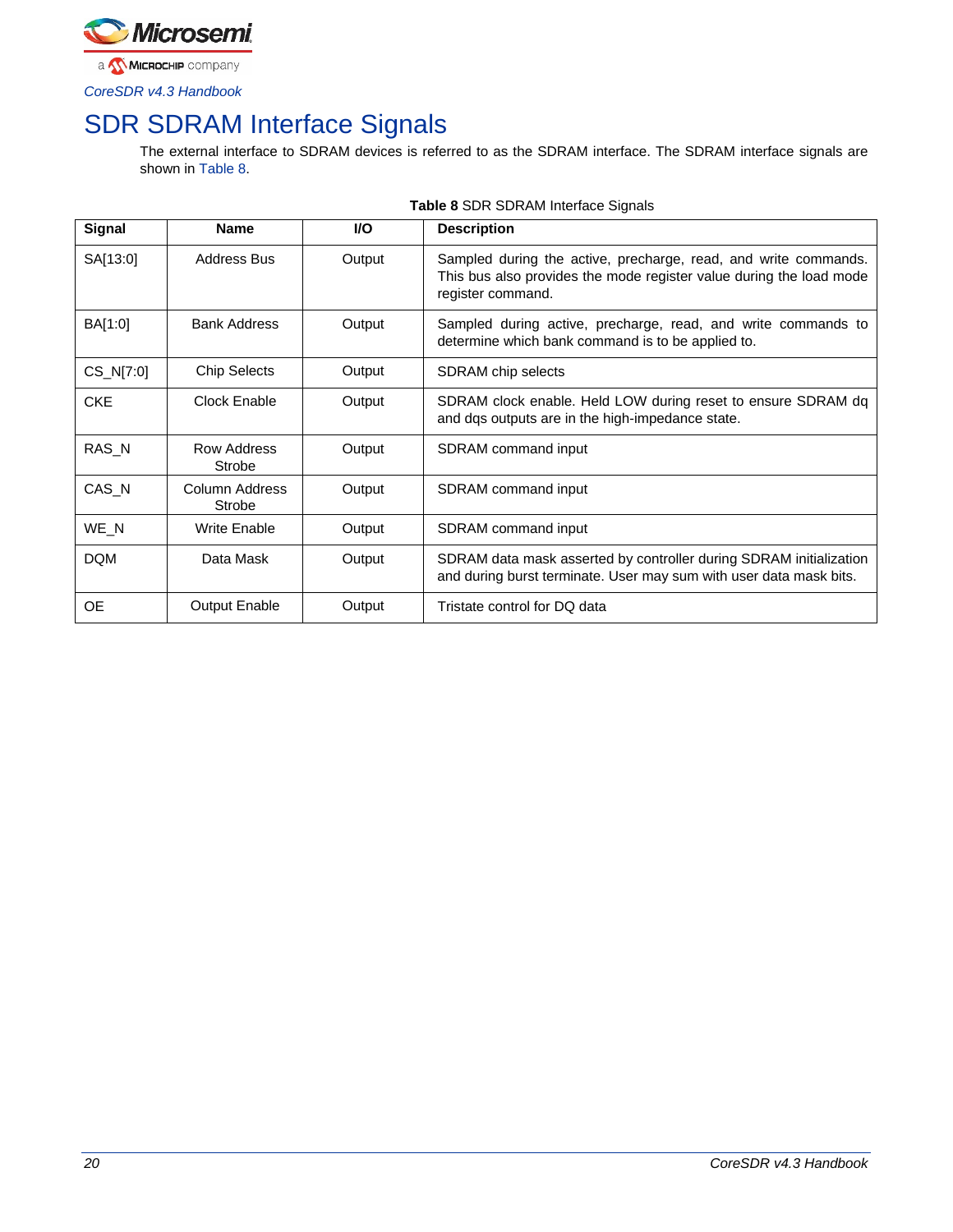

# <span id="page-18-0"></span>Timing Diagrams

### <span id="page-18-1"></span>SDRAM Writes

The user requests writes at the local bus interface by asserting the W\_REQ signal and driving the starting address and burst size on RADDR and B\_SIZE, respectively. The AUTO\_PCH may also be asserted with W\_REQ to cause the write to be issued as a *write with auto-precharge*.

The rules for write requests at the local bus interface are as follows:

- 1. Once W\_REQ is asserted, it must remain asserted until RW\_ACK is asserted by CoreSDR. After RW ACK is asserted by CoreSDR, W\_REQ may remain asserted to request a follow-on write transaction. The W\_REQ signal may remain asserted over any number of RW\_ACK pulses to generate any number of cascaded write bursts. The only time W\_REQ may be deasserted is during the clock cycle immediately following the RW\_ACK pulse from CoreSDR.
- 2. The signals RADDR, B\_SIZE, and AUTO\_PCH must maintain static values from the point when W\_REQ becomes asserted until CoreSDR asserts RW\_ACK. The RADDR, B\_SIZE, and AUTO\_PCH signals may only change values in the clock cycle immediately following the RW ACK pulse from CoreSDR or when W\_REQ is deasserted.
- 3. The W\_REQ signal may not be asserted while the read request signal (R\_REQ) is asserted.
- 4. The data request signal (D\_REQ) will assert one clock prior to when the user must present data at the datain bus.
- 5. The timing relationship between an initial W\_REQ assertion and an RW\_ACK assertion, or between RW\_ACK pulses as a result of multiple cascaded writes, will vary depending on the status of the banks being accessed, configuration port settings, refresh status, and initialization status. The user logic should not rely on any fixed timing relationship between W\_REQ and RW\_ACK.

#### **Example CoreSDR Write Sequence**

[Figure 6](#page-19-1) shows an example CoreSDR write sequence. In this sequence, two writes are requested, both to the same bank and row. The first write request is for a burst size of eight; the second is for a burst size of five. The write request signal (W\_REQ) is first asserted with the starting address (RADDR) and the burst size (B\_SIZE). As a result of this request, CoreSDR asserts the row address (sa), bank address (ba), and chip select (CS\_N) with the *active* command to open the bank to the requested row. Next, CoreSDR requests data from the user at the local bus interface using the D\_REQ signal and acknowledges the write request by asserting RW\_ACK. At the next clock, CoreSDR begins writing the data to the SDRAM devices. Eight data cycles are transferred.

The local bus interface write request (W\_REQ) remains asserted after RW\_ACK is asserted by CoreSDR to request an additional write burst. After the RW\_ACK pulse, the local bus interface changes the address and changes the burst size to five. As soon as the eight write cycles from the previous request are processed, the next write command is issued by CoreSDR, and the five data cycles for the new burst begin. In the case of this example, the second write was to the same bank and row as the first write. If the second write had been to a different bank or row, CoreSDR would have issued *precharge* and/or *activate* commands prior to the *write* command.

Since the burst size (B\_SIZE) of the second write request is less than the programmed SDR SDRAM burst length, the burst must be terminated using the *burst terminate* command. CoreSDR does this automatically, asserting WE\_N

five clock cycles after the *write* command was issued. The dqm signal is also asserted during the *burst terminate* command to comply with JEDEC specifications.

As demonstrated in [Figure 6,](#page-19-1) the output enable signal (OE) goes active one clock cycle before the data is actually required at the dq outputs. This is to accommodate long clock to out delays that may exist in PLD or ASIC tristate drivers. The OE signal stays asserted until the last data element is written.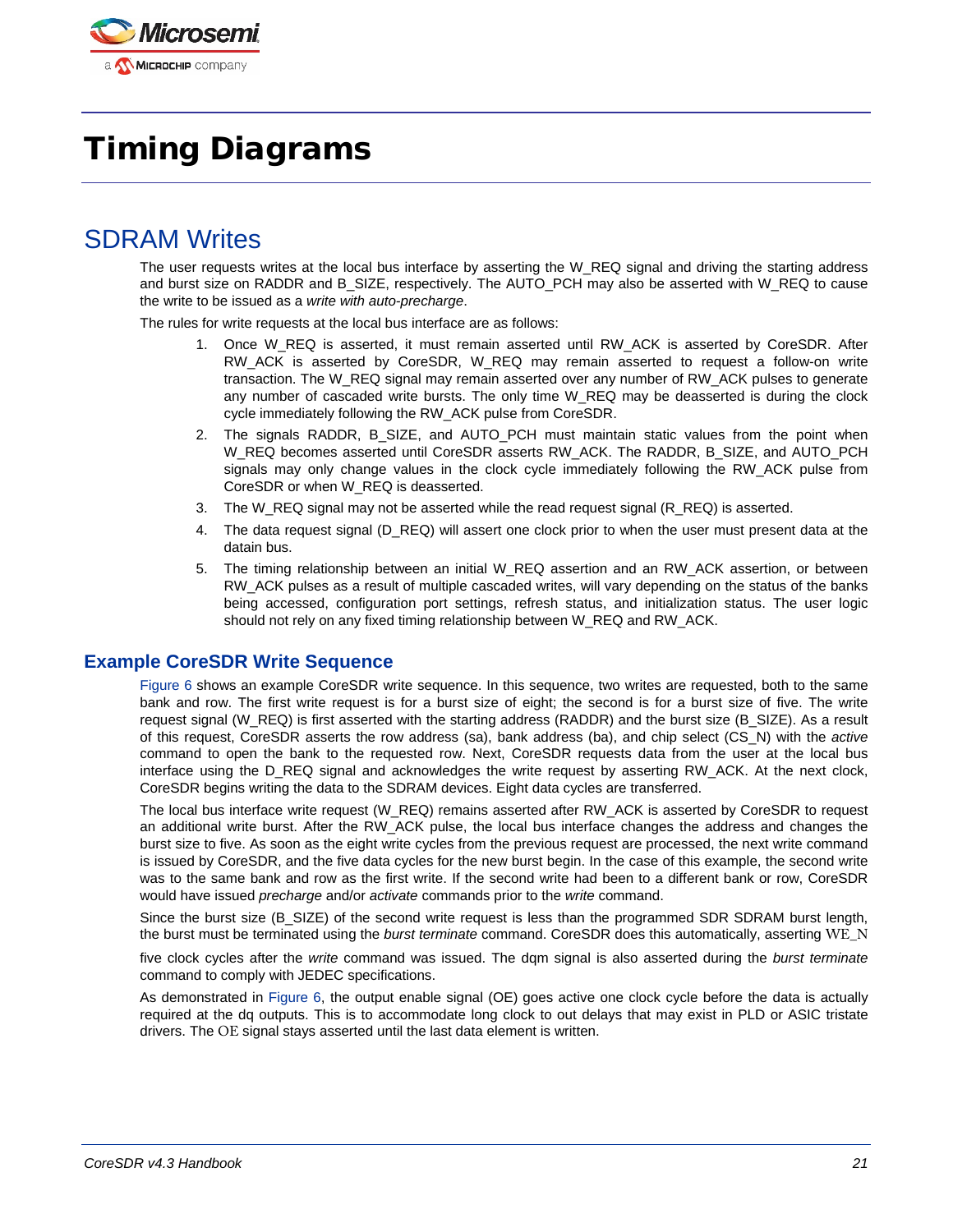



**Figure 6** . CoreSDR Burst Write

<span id="page-19-1"></span>Note: For the case shown,  $RCD = 3$ ,  $BL = 2$ , and  $REGDIMM = 0$ 

## <span id="page-19-0"></span>SDRAM Reads

The user requests reads at the local interface by asserting the R\_REQ signal and driving the starting address and burst size on RADDR and B\_SIZE, respectively. The AUTO\_PCH may also be asserted with R\_REQ to cause the read to be issued as a *read with auto-precharge.*

The rules for read requests at the local interface are as follows:

- 1. Once R\_REQ is asserted, it must remain asserted until RW\_ACK is asserted by CoreSDR. After RW\_ACK is asserted by CoreSDR, R\_REQ may remain asserted to request a follow-on read transaction. R\_REQ may remain asserted over any number of RW\_ACK pulses to generate any number of cascaded read bursts. The only time R\_REQ may be deasserted is during the clock cycle immediately following the RW\_ACK pulse from CoreSDR.
- 2. The signals RADDR, B\_SIZE, and AUTO\_PCH must maintain static values from the point when R\_REQ is asserted until CoreSDR asserts RW\_ACK. RADDR, B\_SIZE, and AUTO\_PCH may only change values in the clock cycle immediately following the RW\_ACK pulse from CoreSDR, or when R\_REQ is deasserted.
- 3. The R\_REQ signal may not be asserted while the write request signal (W\_REQ) is asserted.
- 4. The read data valid signal (R\_VALID) will assert when valid data is available at the dataout bus.
- 5. The timing relationship between an initial R\_REQ assertion and an RW\_ACK assertion, or between RW\_ACK pulses as a result of multiple cascaded reads, will vary depending on the status of the banks being accessed, configuration port settings, refresh status, and initialization status. The user logic should not rely on any fixed timing relationship between R\_REQ and RW\_ACK.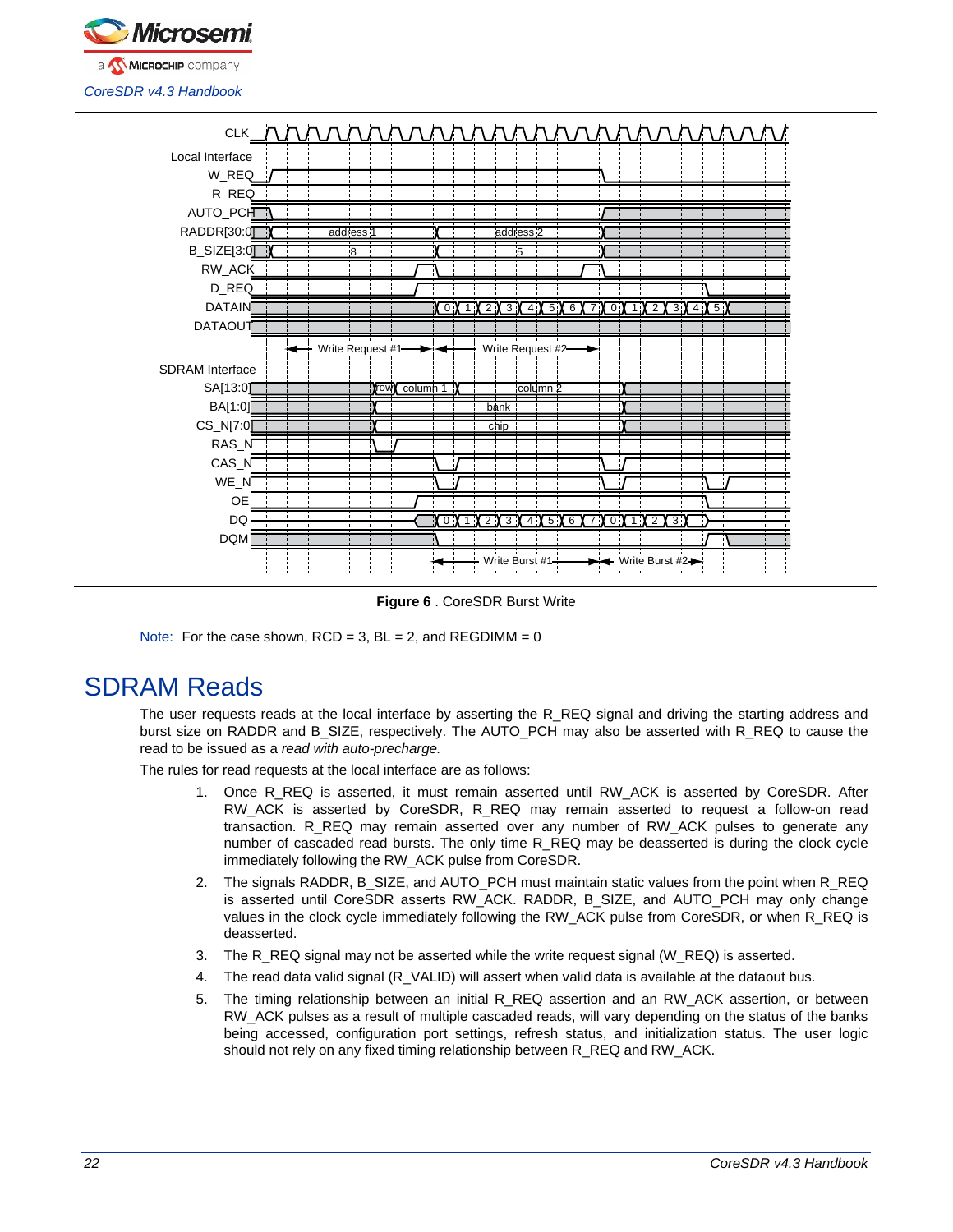

#### **Example CoreSDR Read Sequence**

[Figure 7](#page-20-0) shows an example CoreSDR read sequence. In this sequence, two reads are requested, both to the same bank and row. The first read request is for a burst size of eight, the second is for a burst size of five. The read request signal (R\_REQ) is first asserted with the starting address (RADDR) and the burst size (B\_SIZE). As a result of this first request, CoreSDR asserts the row address (SA), bank address (BA), and chip select (CS\_N) with the *active* command to open the bank to the requested row. Next, CoreSDR acknowledges the read request by asserting RW\_ACK. Since the CAS latency is set at two in this case, read data appears at dataout two clock cycles after CoreSDR issues the *read* command. CoreSDR asserts the R\_VALID signal to indicate valid data at the dataout bus. Eight data cycles are transferred.

The local bus interface read request (R\_REQ) remains asserted after RW\_ACK is asserted by CoreSDR to request an additional read burst. After the RW\_ACK pulse, the local bus interface changes the address and changes the burst size to five. CoreSDR issues the next read command to the SDRAM devices as soon as is possible to avoid interruption in the data flow. In the case of this example, the second read was to the same bank and row as the first read. If the second read had been to a different bank or row, CoreSDR would have issued *precharge* and/or *activate* commands prior to the *read* command. Since the burst size (B\_SIZE) of the second read request is less than the programmed SDR SDRAM burst length, the burst must be terminated using the *burst terminate* command. CoreSDR does this automatically, asserting WE\_N five clock cycles after the read command was issued.

CoreSDR never asserts the dqm signal while read data is transacting. User logic must never assert DQM while read data is transacting, as this will cause the SDRAM devices to drive high-impedance instead of valid data.



**Figure 7** . CoreSDR Burst Read

<span id="page-20-0"></span>Note: For the case shown,  $BL = 3$ ,  $RCD = 3$ ,  $WR = 2$ ,  $RP = 3$ ,  $CL = 2$ , and REGDIMM = 0.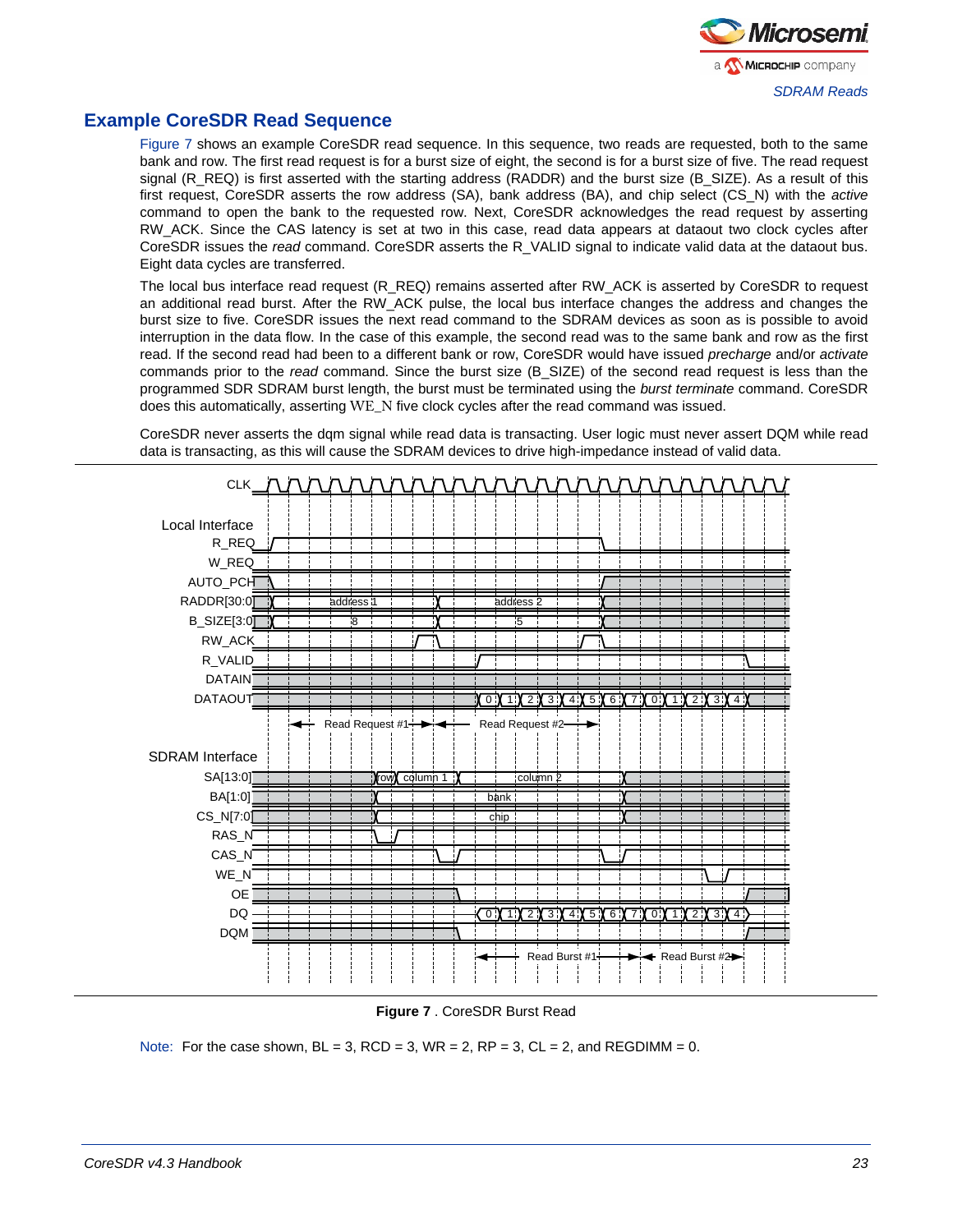

## <span id="page-21-0"></span>Auto-Precharge

*Read* commands can be issued to the SDRAM devices as *read with auto-precharge* or *read without auto-precharge*. Likewise, *write* commands can be issued to the SDRAM devices as *write with auto-precharge* or *write without autoprecharge*. If the auto-precharge option is used, the SDRAM device will automatically close (precharge) banks being read from or written to at the end of the transaction. Any subsequent reads or writes to these banks will not require an explicit *precharge* command from CoreSDR. The user selects whether *read* or *write* commands are issued with autoprecharge using the AUTO\_PCH signal. If AUTO\_PCH is asserted along with W\_REQ or R\_REQ, the command will be issued to the SDRAM with auto-precharge. The auto-precharge option is useful in situations where the requested read or write addresses tend to be random. With random address sequences, banks are seldom left open with the exact row required by a subsequent request. If the auto-precharge was not used for the previous access to a bank, subsequent transactions to that bank first require the bank to be closed (precharged), causing a delay in the transaction. If auto-precharge was used for the previous access, the bank is already closed and ready to be opened to the desired row. [Figure 8](#page-21-1) shows example transactions using the auto-precharge feature for CoreSDR. In the example, two write requests are issued, the first using auto-precharge and the second not using auto-precharge. Both requests are to the same bank, but may be to different rows. CoreSDR issues the first command as a *write with autoprecharge* by driving bit sa[10] HIGH during the *write* command. CoreSDR issues the second command as a *write without auto-precharge* by driving bit sa[10] LOW during the *write* command. Since the first and second requests are to the same bank, CoreSDR must wait before reopening the bank to meet the SDRAM twr and tre requirements. If the first and second requests were to different banks, the second request would follow the first request such that there would be no interruption in data flow.



**Figure 8** . CoreSDR Burst Writes with Auto-Precharge Option

<span id="page-21-1"></span>Note: For the case shown,  $BL = 3$ ,  $RCD = 3$ ,  $WR = 2$ ,  $RP = 3$ ,  $CL = 2$ , and REGDIMM = 0.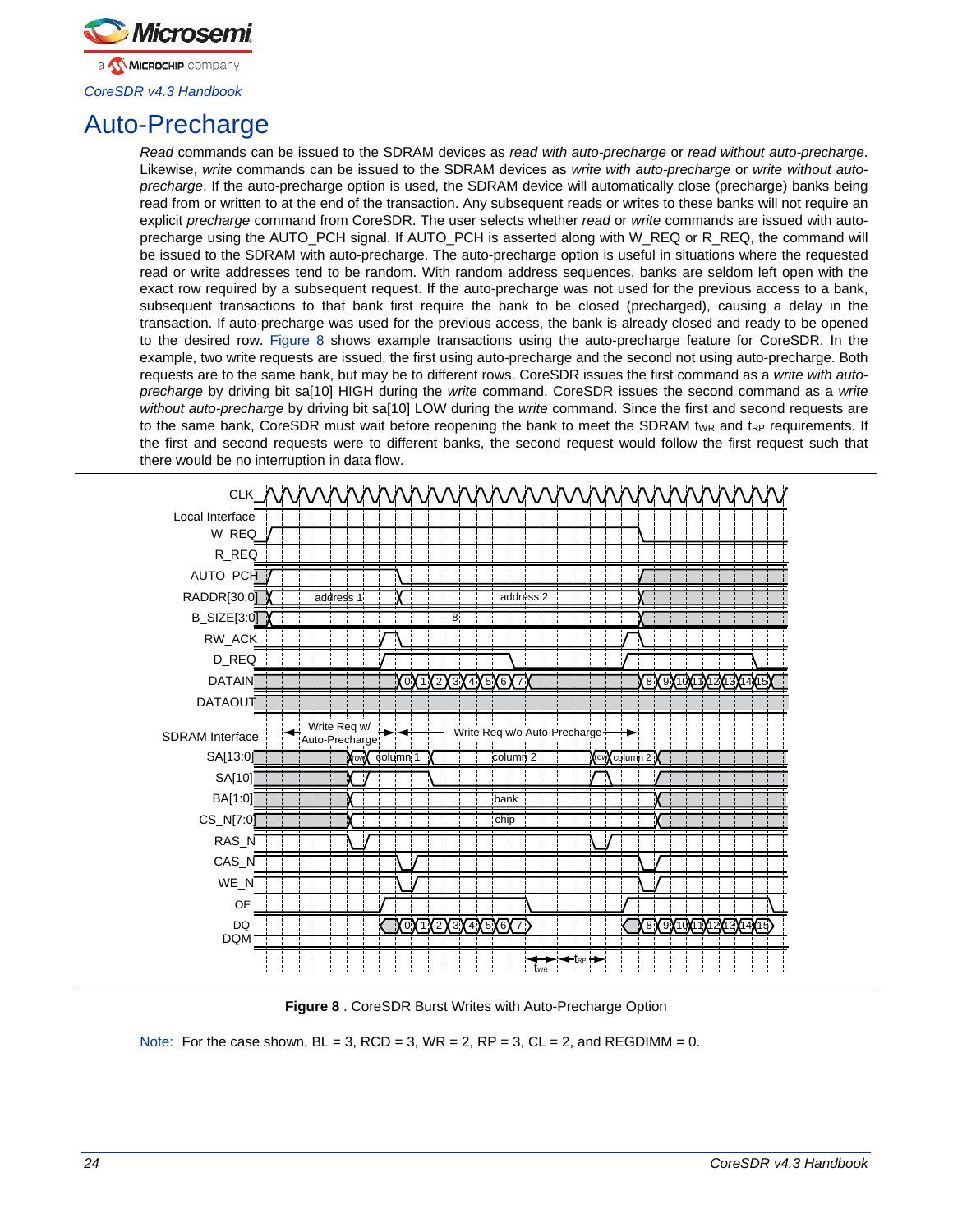

# <span id="page-22-0"></span>Tool Flows

### <span id="page-22-1"></span>Licenses

This IP core is available for free with the Libero software.

### <span id="page-22-2"></span>Smart Design

The core can be configured using the configuration GUI within SmartDesign, as shown in [Figure 9,](#page-22-3) Figure 10, and Figure 11.

| Configurator                      |            | ┐      | × |
|-----------------------------------|------------|--------|---|
| <b>CoreSDR Configurator</b>       |            |        |   |
| Microsemi:DirectCore:CORESDR:     |            |        |   |
| Configuration                     |            |        |   |
| SDRAM Chip Select                 | 8          |        |   |
| No. of Column bits                | 12         |        |   |
| No. of Row bits                   | 14         |        |   |
| No. of Chip bits                  | 3          |        |   |
| No. of bank status modules used 4 |            |        |   |
| Testbench:                        | User       |        |   |
| License:                          | <b>RTL</b> |        |   |
|                                   |            |        |   |
|                                   |            |        |   |
|                                   |            |        |   |
|                                   |            |        |   |
|                                   |            |        |   |
| Help                              | OK         | Cancel |   |

<span id="page-22-3"></span>**Figure 9** . CoreSDR Configuration within SmartDesign with User Testbench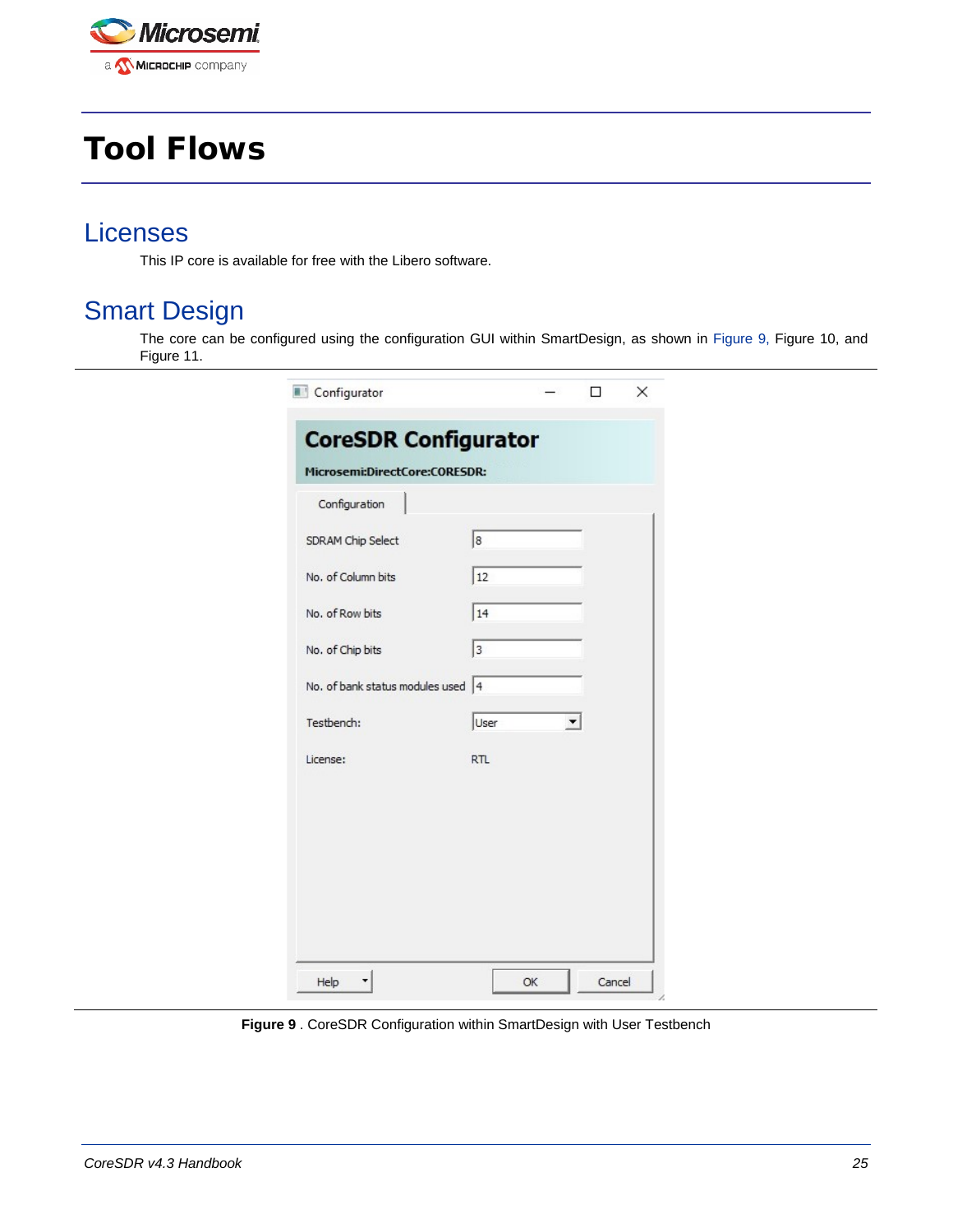

| Configurator                       |            |        | × |
|------------------------------------|------------|--------|---|
| <b>CoreSDR Configurator</b>        |            |        |   |
| Microsemi:DirectCore:CORESDR:      |            |        |   |
| Configuration                      |            |        |   |
| SDRAM Chip Select                  | $\vert$ 1  |        |   |
| No. of Column bits                 | 11         |        |   |
| No. of Row bits                    | 13         |        |   |
| No. of Chip bits                   | $\vert$ 1  |        |   |
| No. of bank status modules used  4 |            |        |   |
| Testbench:                         | Verif_x40  |        |   |
| License:                           | <b>RTL</b> |        |   |
|                                    |            |        |   |
|                                    |            |        |   |
|                                    |            |        |   |
|                                    |            |        |   |
|                                    |            |        |   |
| Help                               | OK         | Cancel |   |

**Figure 10** . CoreSDR Configuration within SmartDesign and Verif\_x40 Testbench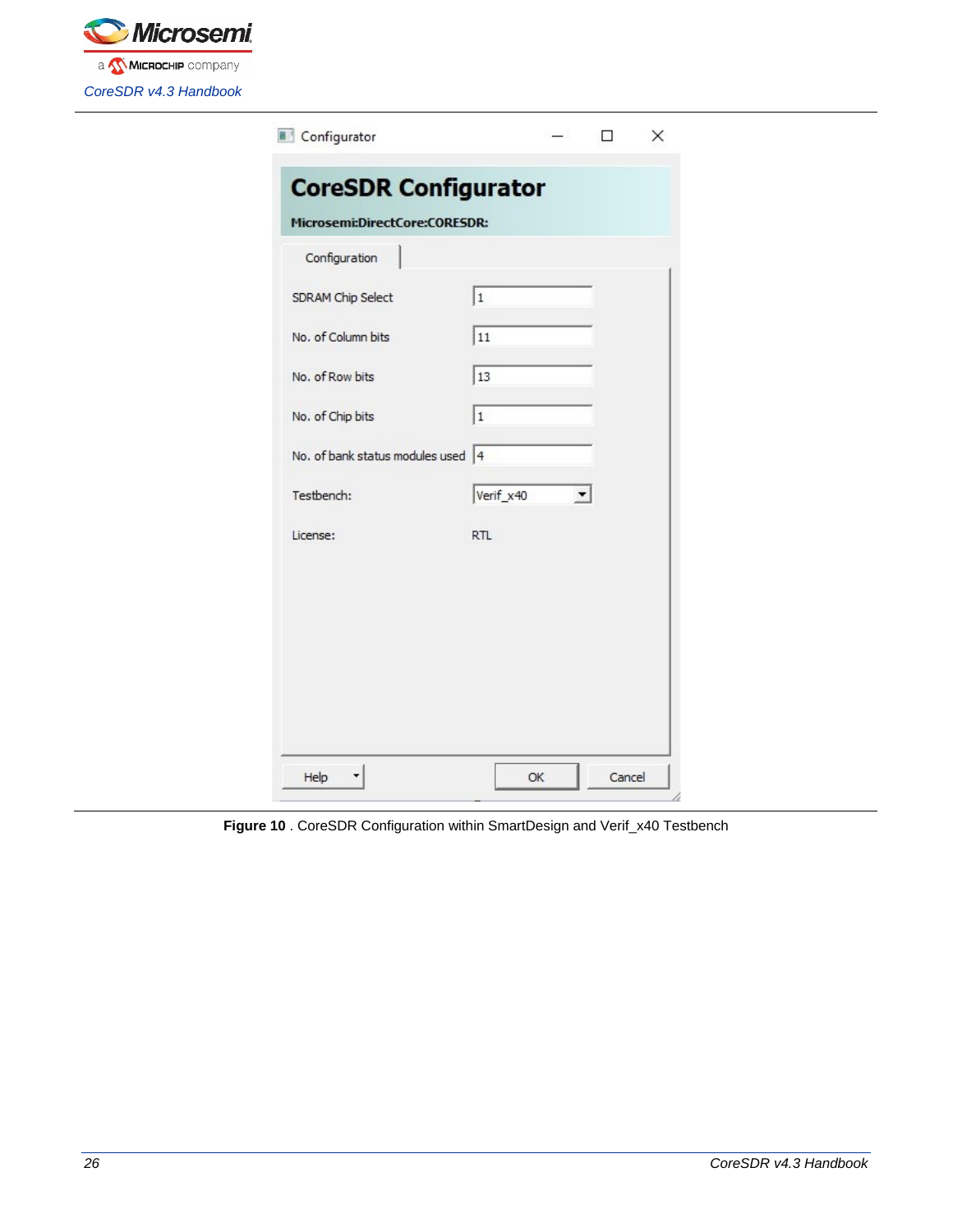

| Configurator                       |            |    |        |  |
|------------------------------------|------------|----|--------|--|
| <b>CoreSDR Configurator</b>        |            |    |        |  |
| Microsemi:DirectCore:CORESDR:      |            |    |        |  |
| Configuration                      |            |    |        |  |
| SDRAM Chip Select                  | $\vert$ 1  |    |        |  |
| No. of Column bits                 | 11         |    |        |  |
| No. of Row bits                    | 13         |    |        |  |
| No. of Chip bits                   | 1          |    |        |  |
| No. of bank status modules used  4 |            |    |        |  |
| Testbench:                         | Verif_x48  |    |        |  |
| License:                           | <b>RTL</b> |    |        |  |
|                                    |            |    |        |  |
|                                    |            |    |        |  |
|                                    |            |    |        |  |
|                                    |            |    |        |  |
|                                    |            |    |        |  |
| Help                               |            | OK | Cancel |  |

**Figure 11** . CoreSDR Configuration within SmartDesign with Verif\_x48 Testbench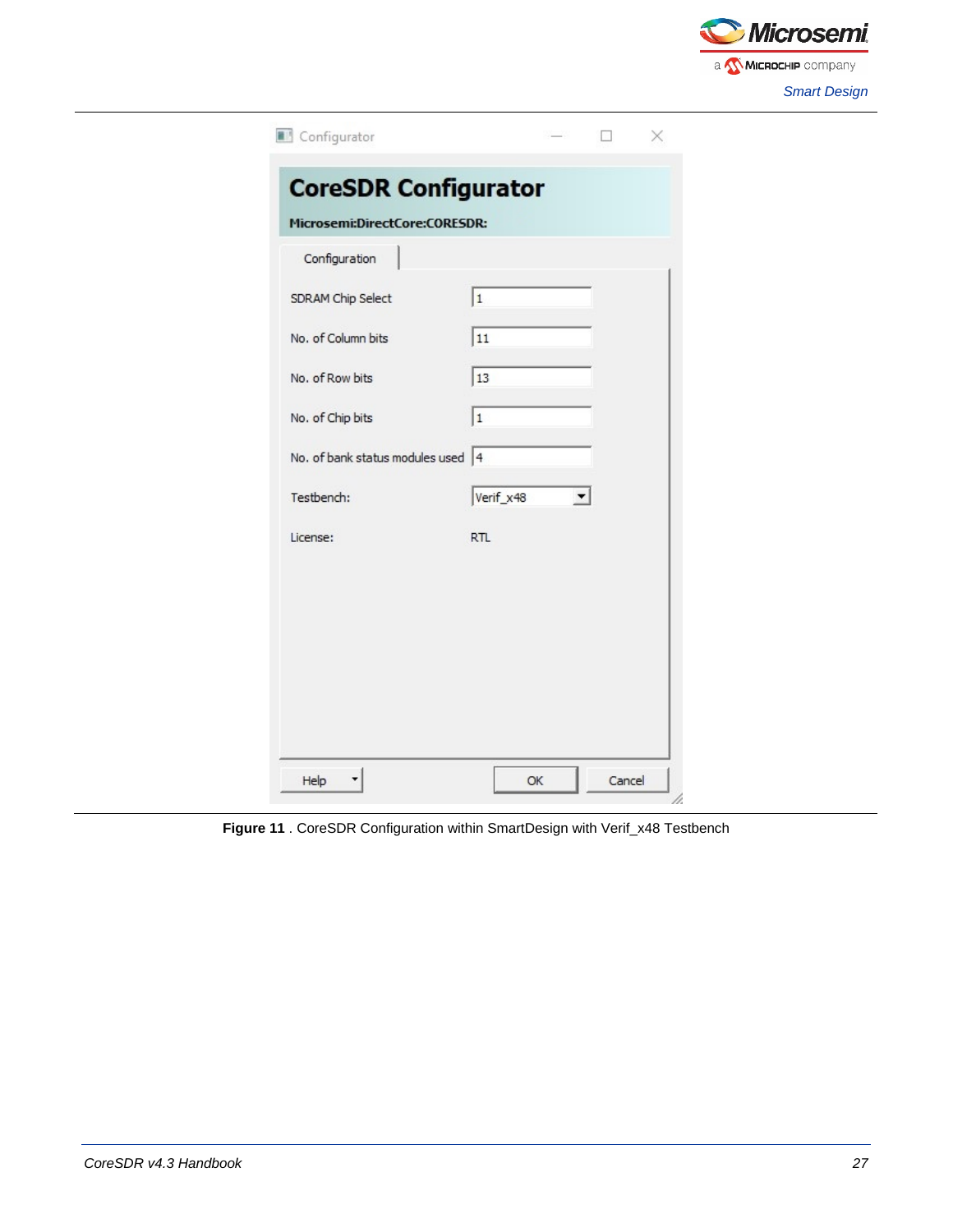

### <span id="page-25-0"></span>Simulation Flows

To run simulations, select the user testbench or Verif testbench within the SmartDesign CoreSDR configuration GUI, right-click, and select **Generate Design** [\(Figure 2\)](#page-8-2).

When SmartDesign generates the design files, it will install the appropriate testbench files. To run the simulation, set the design root to the CoreSDR instantiation in the Libero design hierarchy pane, and click the **Simulation** icon in the Libero Design Flow window. This will invoke Model*Sim*® and automatically run the simulation.

#### **Synthesis in Libero**

Set the design root appropriately and click the Synthesis icon in the Libero. The synthesis window appears, displaying the Synplicity® project. Set Synplicity to use the Verilog 2001 standard if Verilog is being used. To perform synthesis, click the **Run** icon.

#### **Place-and-Route in Libero**

Having set the design route appropriately and run Synthesis, click the **Layout** icon in Libero to invoke Designer. CoreSDR requires no special place-and-route settings.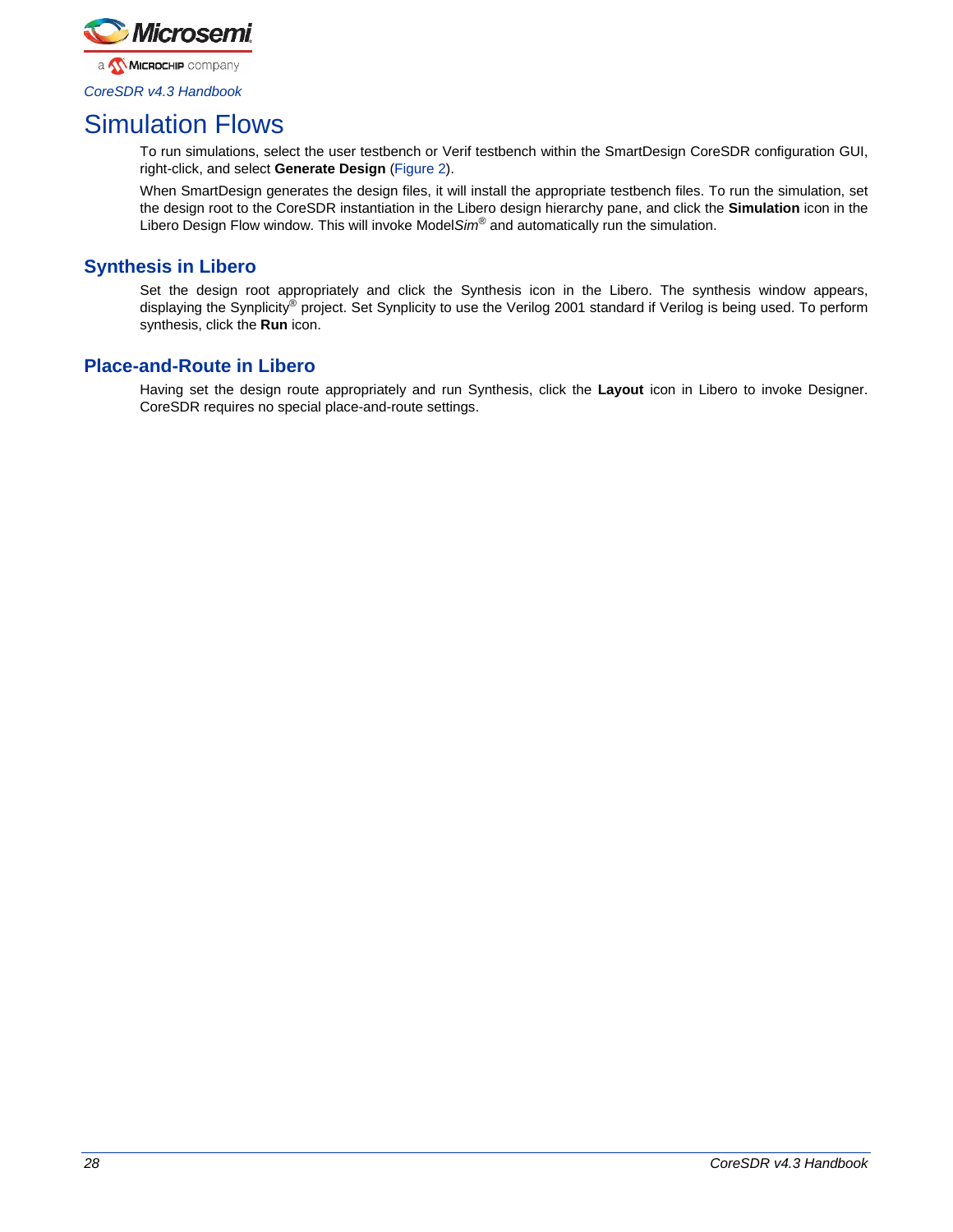

# <span id="page-26-0"></span>Testbench Operation

Four testbenches are provided with CoreSDR:

- Verilog User Testbench
- VHDL User Testbench
- Verilog Verif Testbench
- VHDL Verif Testbench

## <span id="page-26-1"></span>Testbench Description

Included with RTL releases of CoreSDR are user testbench and Verilog/VHDL Verif testbench that gives an example of CoreSDR usage. A simplified block diagram of the testbench is shown in [Figure 10.](#page-26-5) By default, the Verilog version, *tb\_user.v*, instantiates a Micron 256 Mbit SDRAM model (*MT48LC16M16A2.v*, 4M×16 × 4 banks). The VHDL version, *tb\_user.vhd*, instantiates a Micron 64 Mbit SDRAM model (*MT48LC4M16A2.vhd*, 1M×16 × 4 banks). The Verilog/VHDL version, tb\_user\_X40.v instantiates a Micron 512 Mbit SDRAM model (16Meg x 8x 4 banks) with five instances. The Verilog/VHDL Verif version, tb\_user\_X48.v instantiates a Micron 512 Mbit SDRAM model (16Meg x 8 x 4 banks) with 6 instances. The testbench instantiates the DUT (design under test), which is the CoreSDR macro, the SDRAM model, as well as the test vector modules that provide stimuli sources for the DUT. A procedural testbench controls each module and applies the sequential stimuli to the DUT



**Figure 12** . CoreSDR Testbench

### <span id="page-26-5"></span><span id="page-26-2"></span>Verilog User Testbench

The Verilog user testbench is provided as a reference and can be modified to suit your needs. The source code for the Verilog user testbench is provided to ease the process of integrating the CoreSDR macro into your design and verifying its functionality.

### <span id="page-26-3"></span>VHDL User Testbench

The VHDL user testbench is provided as a reference and can be modified to suit your needs. The source code for the VHDL testbench is provided to ease the process of integrating the CoreSDR macro into your design and verifying its functionality.

### <span id="page-26-4"></span>Verilog Verif Testbench

The Verilog Verif testbench is provided as a reference and can be modified to suit your needs. The source code for the Verilog Verif testbench is provided to ease the process of integrating the CoreSDR macro into your design and verifying its functionality.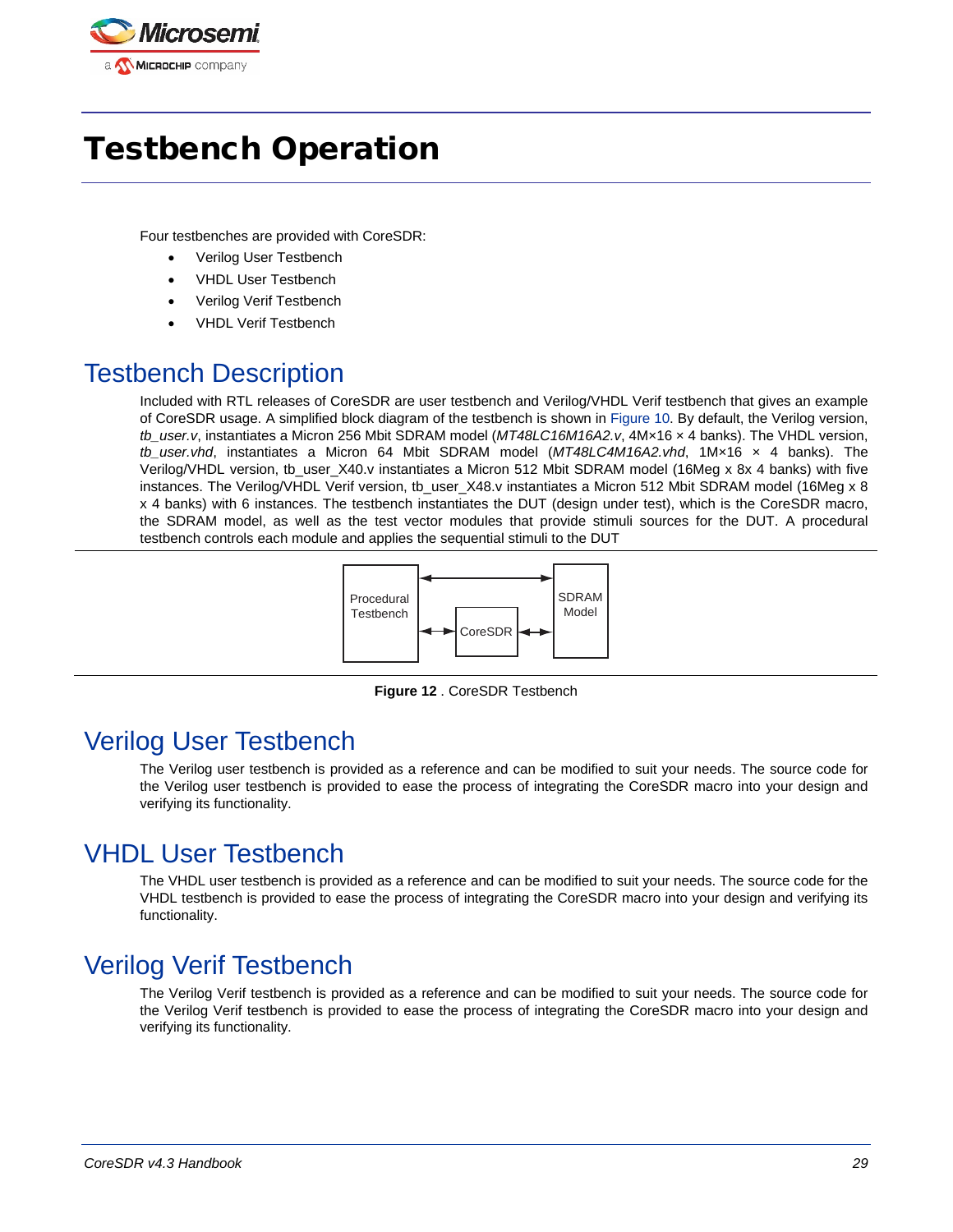

# <span id="page-27-0"></span>VHDL Verif Testbench

This testbench provides support through verilog models and VHDL DUT as mixed mode simulation. This testbench is provided as a reference and can be modified to suit as per your needs.